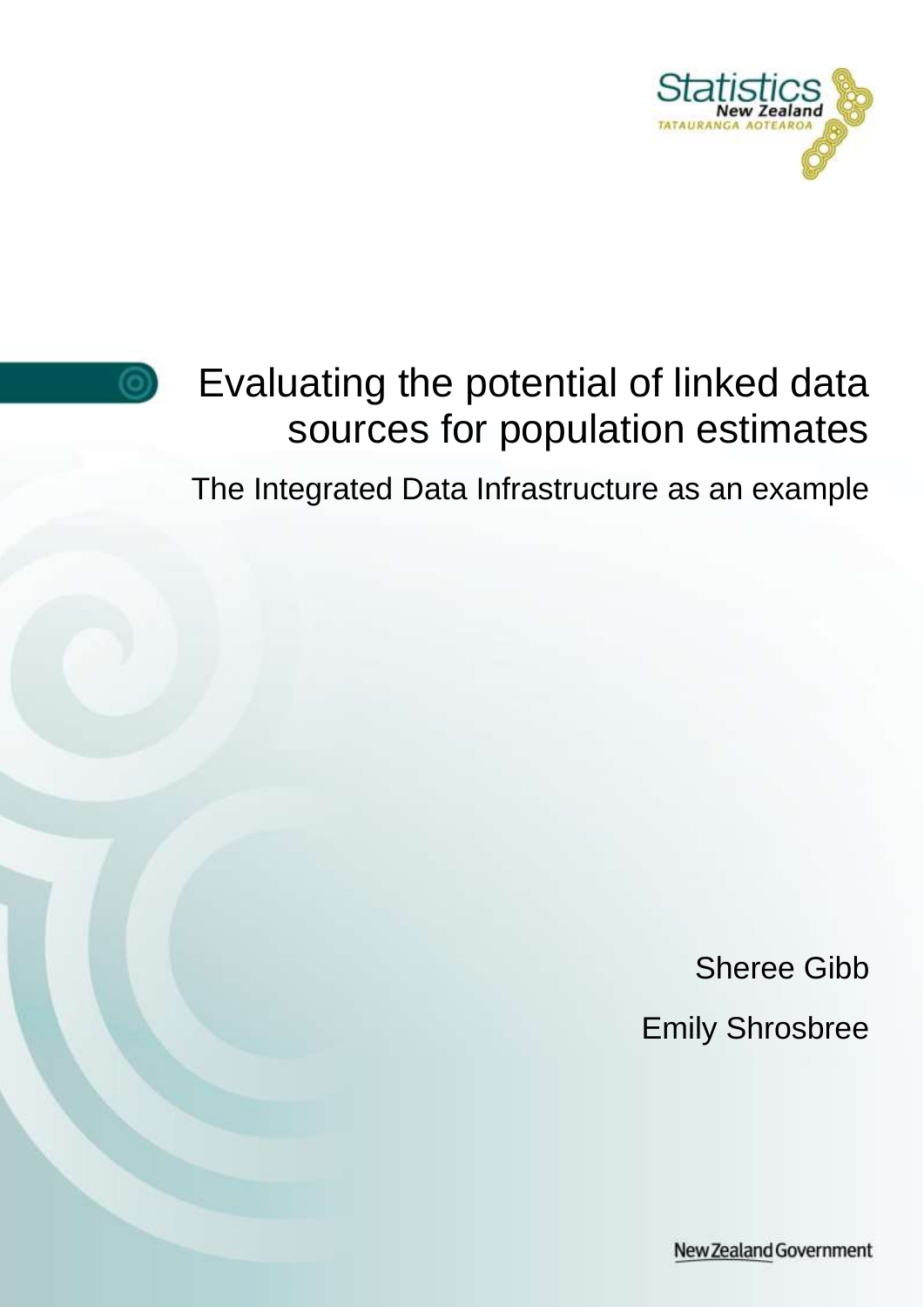

This work is licensed under the [Creative Commons Attribution 3.0 New Zealand](http://creativecommons.org/licenses/by/3.0/nz/deed.en) licence. You are free to copy, distribute, and adapt the work, as long as you attribute the work to Statistics NZ and abide by the other licence terms. Please note you may not use any departmental or governmental emblem, logo, or coat of arms in any way that infringes any provision of the [Flags, Emblems, and Names Protection Act 1981.](http://www.legislation.govt.nz/act/public/1981/0047/latest/DLM51358.html) Use the wording 'Statistics New Zealand' in your attribution, not the Statistics NZ logo.

#### **Disclaimer**

This paper represents the views of the authors. It does not necessarily represent the views of Statistics NZ and does not imply commitment by Statistics NZ to adopt any findings, methodologies, or recommendations. Any data analysis was carried out under the security and confidentiality provisions of the Statistics Act 1977.

#### **Liability statement**

While all care and diligence has been used in processing, analysing, and extracting data and information in this publication, Statistics NZ gives no warranty it is error free and will not be liable for any loss or damage suffered by the use directly, or indirectly, of the information in this publication.

#### **Citation**

Gibb, S, & Shrosbree, E (2014). Evaluating the potential of linked data sources for population estimates: The Integrated Data Infrastructure as an example. Available from www.stats.govt.nz.

ISBN 978-0-478-42924-4 (online)

#### **Published in September 2014 by**

Statistics New Zealand Tatauranga Aotearoa Wellington, New Zealand

#### **Contact**

Statistics New Zealand Information Centre: [info@stats.govt.nz](mailto:info@stats.govt.nz) Phone toll-free 0508 525 525 Phone international +64 4 931 4610 [www.stats.govt.nz](http://www.stats.govt.nz/)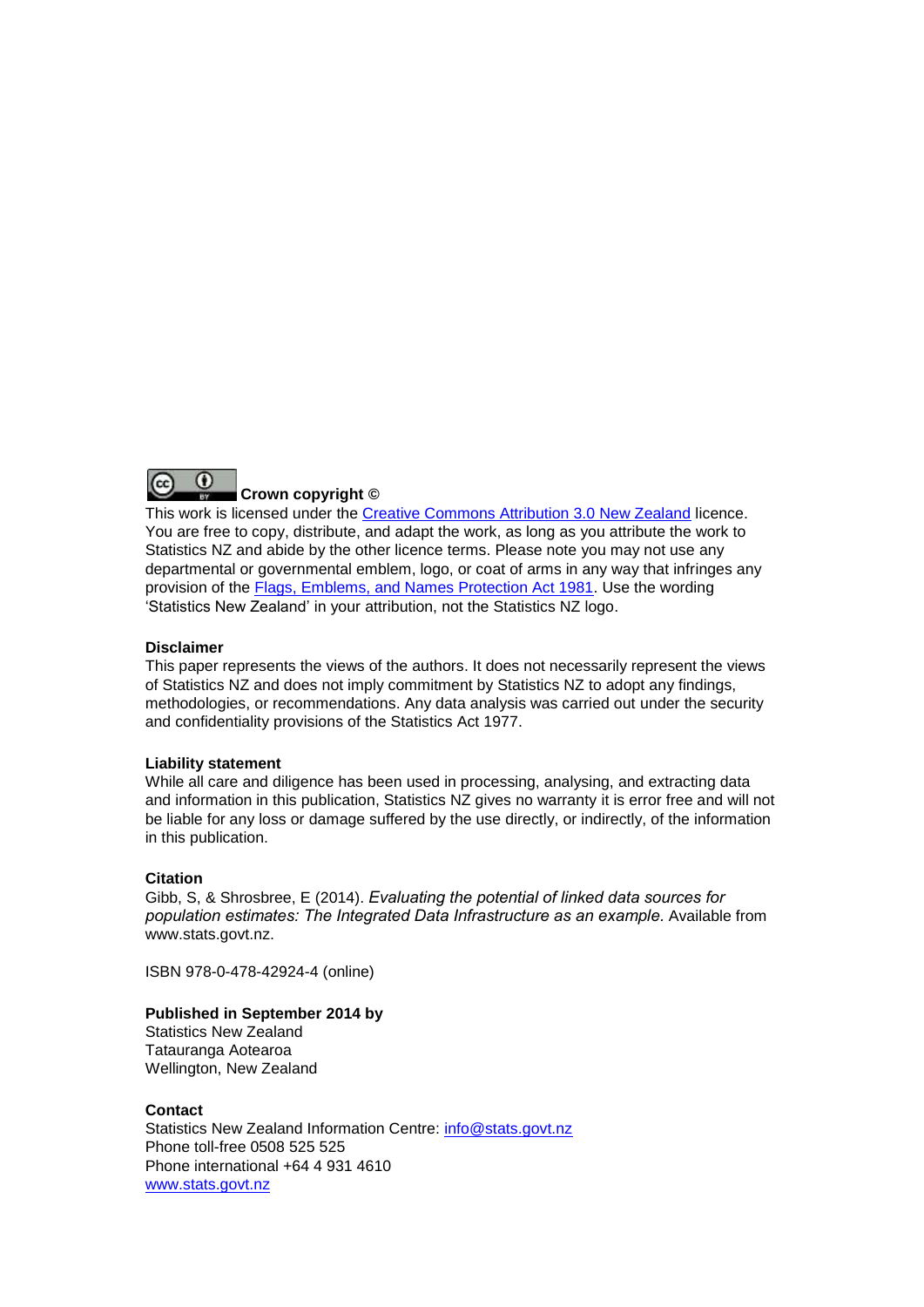

# Contents

| 1                                                                      |                                                                                         |  |  |  |
|------------------------------------------------------------------------|-----------------------------------------------------------------------------------------|--|--|--|
|                                                                        |                                                                                         |  |  |  |
|                                                                        |                                                                                         |  |  |  |
| $\mathbf{2}$                                                           |                                                                                         |  |  |  |
|                                                                        | How are population estimates produced under the current census model?6                  |  |  |  |
|                                                                        |                                                                                         |  |  |  |
| 3                                                                      |                                                                                         |  |  |  |
|                                                                        |                                                                                         |  |  |  |
|                                                                        | Method for constructing an estimated resident population from the IDI 11                |  |  |  |
|                                                                        | Criteria for assessing quality of population estimates produced from the IDI12          |  |  |  |
|                                                                        |                                                                                         |  |  |  |
|                                                                        |                                                                                         |  |  |  |
|                                                                        |                                                                                         |  |  |  |
|                                                                        |                                                                                         |  |  |  |
|                                                                        |                                                                                         |  |  |  |
| 5                                                                      |                                                                                         |  |  |  |
|                                                                        |                                                                                         |  |  |  |
|                                                                        | What are the requirements for a linked data source to produce population estimates? .30 |  |  |  |
|                                                                        |                                                                                         |  |  |  |
|                                                                        |                                                                                         |  |  |  |
| 6                                                                      |                                                                                         |  |  |  |
| Appendix 1: Impact of changing the window for generating the IDI-ERP33 |                                                                                         |  |  |  |
|                                                                        |                                                                                         |  |  |  |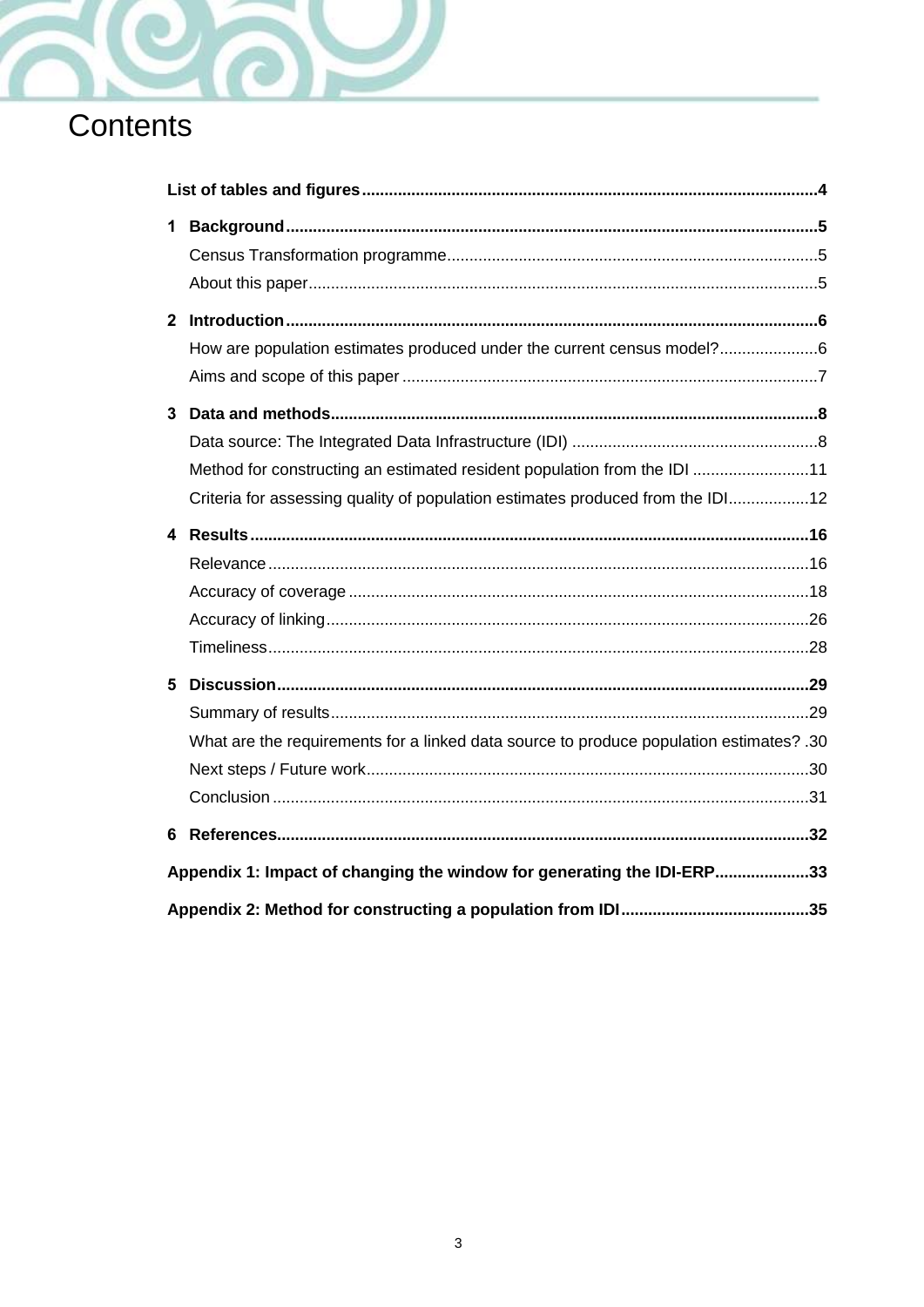

# <span id="page-3-0"></span>List of tables and figures

## **List of tables**

| 2. Number of individuals in the final IDI-ERP obtained from different IDI datasets 19                                                                          |
|----------------------------------------------------------------------------------------------------------------------------------------------------------------|
| 3. Projected impact of different false negative link rates on the IDI-ERP 27                                                                                   |
| 4. Projected impact of different false negative link rates on the IDI-ERP, by age group 27                                                                     |
| <b>List of figures</b>                                                                                                                                         |
|                                                                                                                                                                |
| 2. Relationship between tax and education populations in the IDI-ERP, 30 June 2010,                                                                            |
| 3. IDI-ERP and ERP national populations, by age and sex (15 years and over), June                                                                              |
| 4. Coverage rates of the IDI-ERP (as a percentage of ERP), for population aged 15<br>years and over, by territorial authority, 30 June 2006 and 30 June 201022 |
| 5. Comparison of 2006 and 2010 territorial authority coverage rates for the IDI-ERP,                                                                           |
| 6. IDI-ERP and ERP populations for selected territorial authorities, by age, June 2010 24                                                                      |
| 7. Coverage rates of the IDI-ERP (as a percentage of ERP), for population aged 15                                                                              |
| 8. Coverage of IDI population (percentage of the estimated residential population), by                                                                         |
| 9. Coverage rates (percentage of ERP) for territorial authorities, by length of time                                                                           |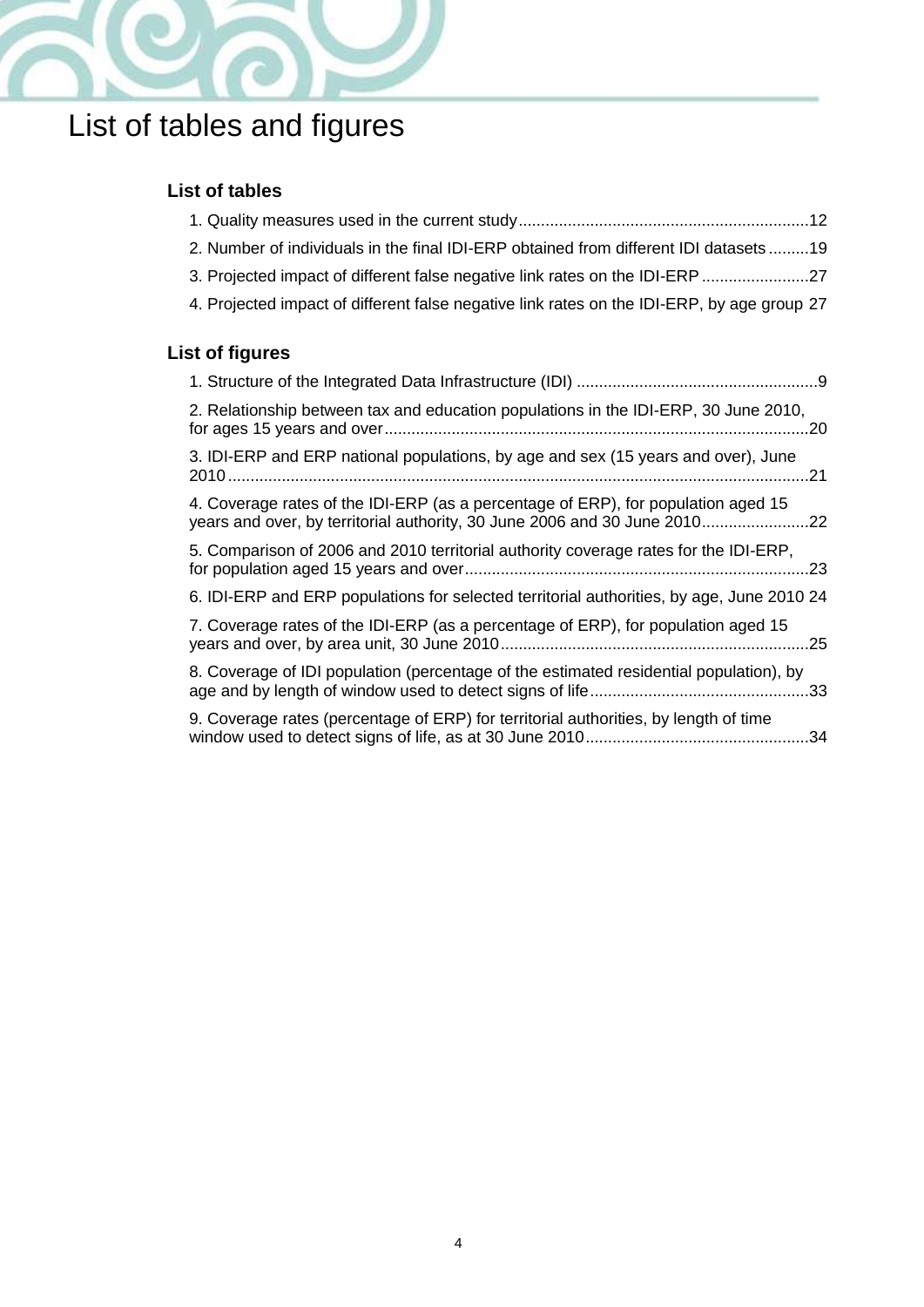

# <span id="page-4-0"></span>1 Background

# <span id="page-4-1"></span>Census Transformation programme

In March 2012, the New Zealand Government agreed to a Census Transformation strategy. This strategy has two strands:

- a focus in the short-to-medium term on modernising the current census model and making it more efficient
- a longer-term focus on investigating alternative ways of producing small-area population and socio-demographic statistics. This includes the possibility of changing the census frequency to every 10 years, and exploring the feasibility of a census based on administrative data (Statistics New Zealand, 2012).

The main emphasis of the longer-term strand is on the feasibility of producing census information from administrative data sources, as this aspect is the least understood. The investigations within the longer-term strand take a phased and iterative approach. The first phase is designed to provide sufficient evidence to inform decisions about the preferred direction for future development of the New Zealand census (see Statistics NZ, 2014a, for an overview). The early focus of the first phase is on developing an understanding of future census information requirements, and the ability of administrative data sources to meet those requirements.

Bycroft (2013) identified conceptual options for how future censuses might work in New Zealand and presented a set of working assumptions on which to base technical investigations into the options. In addition to the current five-yearly census, these options include a 10-yearly census, and several options based on administrative data.

# <span id="page-4-2"></span>About this paper

This paper is part of the first phase of the longer-term strand of the Census Transformation programme.

The paper describes a preliminary investigation into the feasibility of one of the administrative census options: linking multiple existing administrative data sources to produce a statistical population list. Under this option, the statistically constructed list of the New Zealand population would form the basis for estimating population counts without the need for a full census.

The linked administrative data sources available in Statistics NZ's Integrated Data Infrastructure (IDI) were used as a test environment to develop methods for constructing a statistical population list. Population estimates were then derived and compared with official estimated resident population figures.

While we identified clear limitations in the administrative sources available at the time of the study, the results show enough promise to continue with further investigations. The findings will help guide decisions about where to direct future work.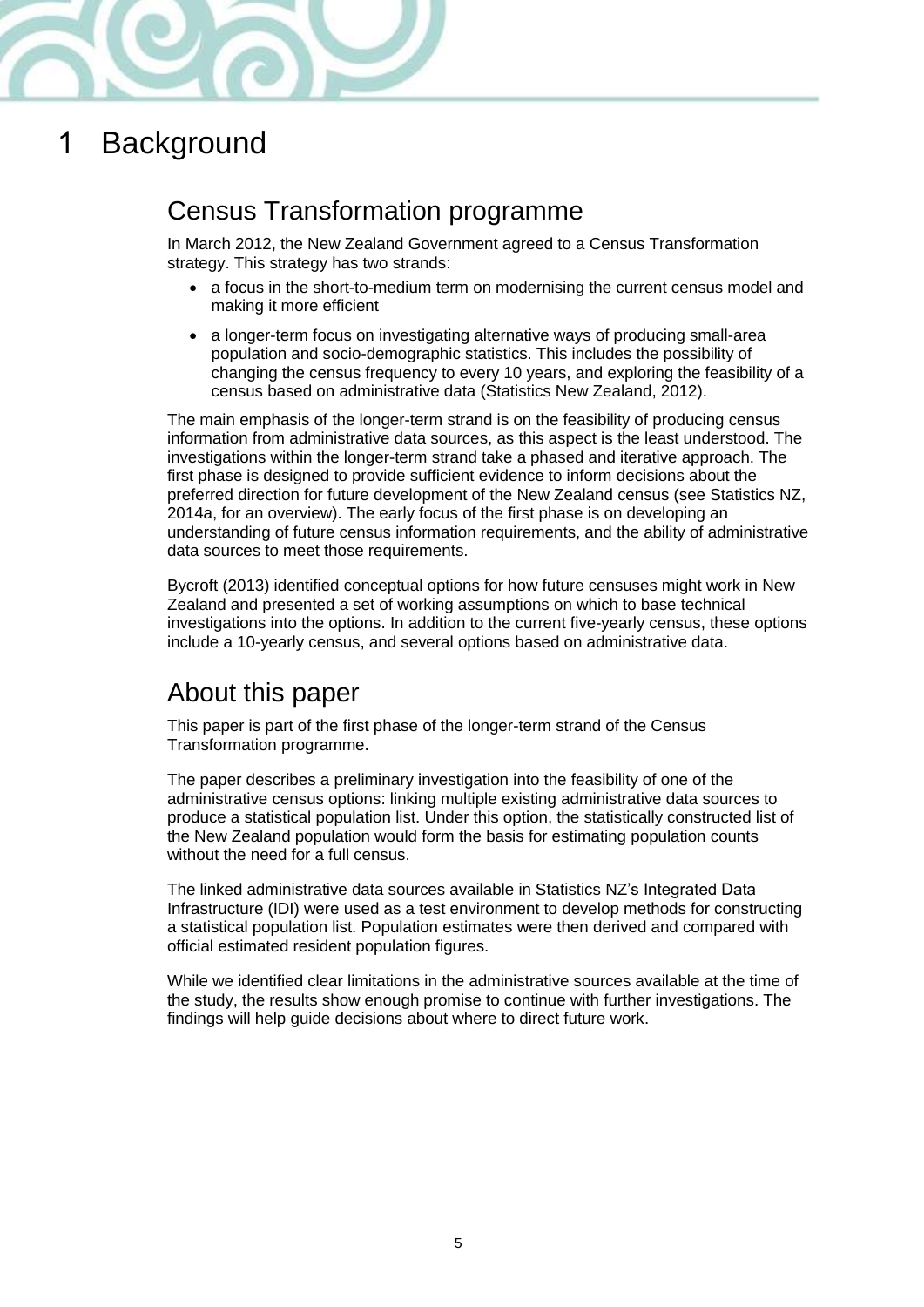

# <span id="page-5-0"></span>2 Introduction

Estimates of population size and structure underpin almost all social and economic statistics (United Nations, 2008). The five-yearly New Zealand Census of Population and Dwellings forms the basis for official population estimates. A key aim of the Census Transformation programme is to determine whether an alternative census model could produce accurate population estimates.

# <span id="page-5-1"></span>How are population estimates produced under the current census model?

Statistics NZ produces official national population estimates quarterly, and subnational population estimates annually, to territorial authority (TA) and area unit (AU) levels.<sup>1</sup> Population estimates are based on the estimated resident population (ERP) concept, which counts all individuals who usually live in a given area at a given time.<sup>2</sup>

The census is the starting point for deriving population estimates, although some adjustments are made to census counts. For the census date, the population estimates include:

- all residents present in New Zealand and counted by the census (the census usually resident population count)
- residents temporarily overseas (who are not included in the census)
- an adjustment for residents missed or counted more than once by the census (net census undercount).

Visitors from overseas are excluded.

In between censuses, the estimated resident population at a given date is produced using a cohort component methodology. This takes the base population estimate, adds births, adds net overseas migration (arrivals less departures), and subtracts deaths between census night and the given date. Birth registrations, death registrations, and overseas migration data provide good estimates of population change at a national level.

In addition, subnational population estimates must also estimate internal migration – the movement of people within New Zealand. Internal migration is estimated from symptomatic sources including:

• residential building consents

 $\overline{a}$ 

- information provided by territorial authority areas during an annual consultation round
- data on specific population groups: defence force personnel, prison populations, and tertiary students.

More recently, administrative data has played a more central role in the estimates process, as several additional datasets were used to estimate internal migration in 2012.

National population estimates are comparatively simple to produce because high-quality information on births, deaths, and international migration is available in New Zealand.

<sup>1.</sup> For definitions and explanations of Statistics NZ geographies, including territorial authorities and area units, see [Geographic definitions](http://www.stats.govt.nz/Census/about-2006-census/2006-census-definitions-questionnaires/definitions/geographic.aspx) (www.stats.govt.nz/Census/about-2006-census/2006-censusdefinitions-questionnaires/definitions/geographic.aspx)

<sup>2.</sup> Se[e Demographic estimates](http://datainfoplus.stats.govt.nz/Item/nz.govt.stats/1802e0b8-3673-4d51-890c-5f2bed81f0a3) (http://datainfoplus.stats.govt.nz/Item/nz.govt.stats/1802e0b8-3673-4d51- 890c-5f2bed81f0a3)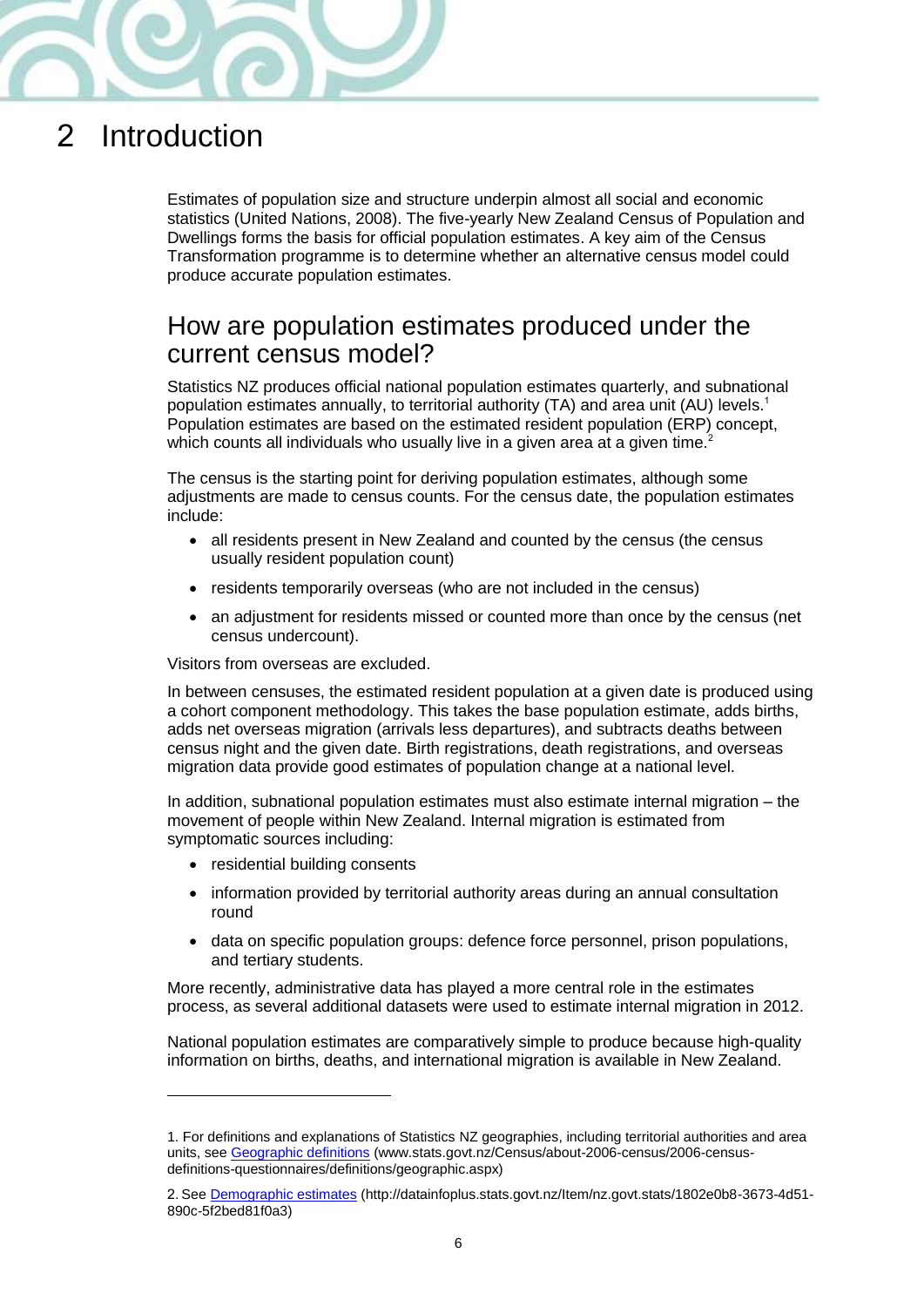Subnational population estimates are much more difficult, due to the lack of a direct measure of internal migration within New Zealand. The subnational population estimates present the greatest challenge when trying to produce population estimates without a fullenumeration census.

# <span id="page-6-0"></span>Aims and scope of this paper

This paper presents an investigation of the potential for linked administrative data sources to provide accurate population estimates by age, sex, and geographic area.

An existing linked data source, Statistics NZ's Integrated Data Infrastructure<sup>3</sup> (IDI), was used as a test environment. We took the IDI as it stood at April 2013 and did not attempt to change the structure or content of the IDI to suit our purposes.

Statistics NZ also produces population estimates by ethnicity, but ethnicity is not included in this paper due to the poor quality of ethnic information available in the IDI at the time of this study. Preliminary investigations revealed that only 65 percent of individuals had an ethnicity recorded and some ethnic groups were significantly over-represented.

The focus of this paper is solely population estimates. The potential for administrative data sources to produce other types of census information (for example, information about families, households, dwellings, education, or culture) is discussed in other work (O'Byrne et al, 2014).

This work is a preliminary investigation. It is not intended to provide a final evaluation of the feasibility of using linked administrative data sources to produce population statistics in the absence of a full-enumeration census. Rather, this paper will provide broad information about the use of linked data sources that will guide future work.

The aims of this paper are:

l

- to evaluate the potential of linked administrative data sources for producing population estimates by age, sex, and geographic area, using the IDI as a test environment
- to identify limitations of the IDI, and linked data sources more generally, for producing population estimates.

<sup>3</sup>. See [Integrated Data Infrastructure](http://www.stats.govt.nz/browse_for_stats/snapshots-of-nz/integrated-data-infrastructure.aspx) (www.stats.govt.nz/browse\_for\_stats/snapshots-of-nz/integrateddata-infrastructure.aspx)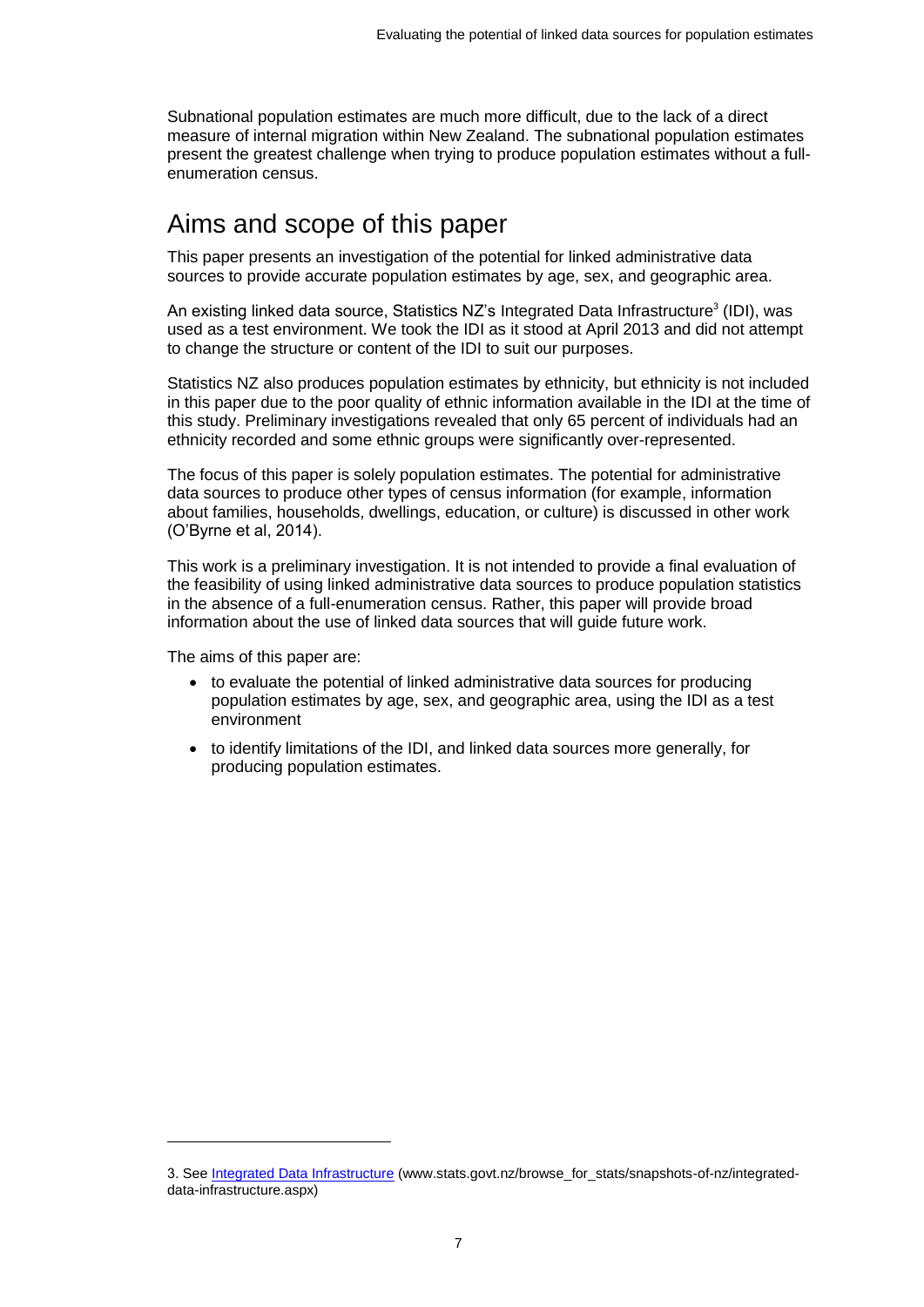

# <span id="page-7-0"></span>3 Data and methods

This section describes the data and methods used to evaluate the potential for linked administrative data sources to produce population estimates. It describes the structure of the IDI test environment, the methods used to produce population estimates from the IDI, and methods used to evaluate the quality of those population estimates.

# <span id="page-7-1"></span>Data source: The Integrated Data Infrastructure (IDI)

This subsection describes the structure of the IDI as at April 2013.

Statistics NZ developed the IDI as an environment in which to link multiple data sources in a systematic and secure way. It was developed to produce official statistics outputs and to allow Statistics NZ staff and external researchers to conduct policy evaluation and research on people's transitions and outcomes. The IDI contains administrative and survey datasets, linked at the individual level. It can be used as a test environment for examining the potential of linked administrative data sources for producing population estimates.

The basic structure of the IDI (shown in figure 1) can be described as a central 'spine' to which a series of data collections are linked. The IDI spine consists of a list of all IRD numbers issued by Inland Revenue. Inland Revenue data works well as a spine because robust processes for issuing IRD numbers mean that we have high confidence that each IRD number corresponds to a unique individual, and that few individuals have more than one IRD number.

The datasets linked to the spine cover a wide range of subject areas and include:

- employer and employee job and earnings information from Inland Revenue
- education data from the Ministry of Education
- student loans and allowances data from several sources
- benefit dynamics data from the Ministry of Social Development
- migration movements data from the Ministry of Business, Innovation and Employment
- the Household Labour Force Survey and New Zealand Income Survey from Statistics NZ.

These links to the spine allow records for the same individual to be connected across different sectors.

The IDI continues to evolve as new datasets are added. Significant expansion is planned beginning in the second half of 2014.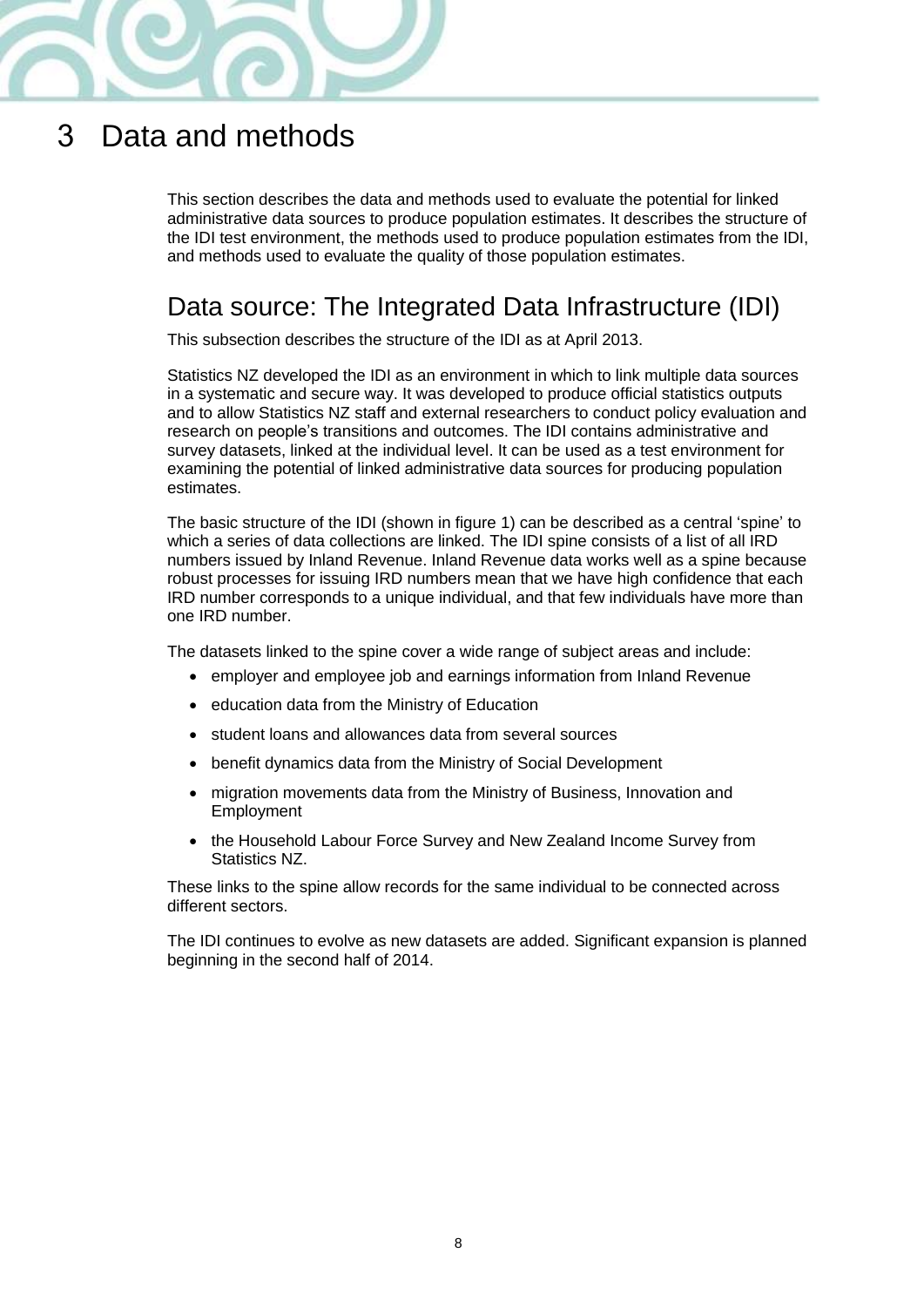### <span id="page-8-0"></span>**Figure 1 Structure of the Integrated Data Infrastructure (IDI)**  Source: Statistics NZ (2014b)



# **Description of IDI linking processes**

This section describes how the links shown in figure 1 are formed.

The IDI contains many different data sources from different sectors across government. Unique identifiers are sometimes used within government sectors (for example the IRD number within the tax system, and National Student Number within the education system). Where possible, records in the IDI are linked directly using unique identifiers such as these. However, in most cases these unique identifiers are not held in common across different government agencies, and linkages to the IDI spine mainly use probabilistic record linkage techniques. The probabilistic linking uses several variables such as full name, date of birth, and sex to link records (Statistics NZ, 2014b).

When linking a data source like education to the spine, not all education records will be linked. This may be because a student does not have an IRD number and therefore does not have a record in the tax dataset. Or a student may have a tax number, but linking variables such as their name have been recorded differently in the tax and education systems, so a reliable link could not be made. The latter case is called a 'false negative' linkage error, and is important for the methods used in this paper. In both cases, the unlinked records are retained and are available for use within the IDI.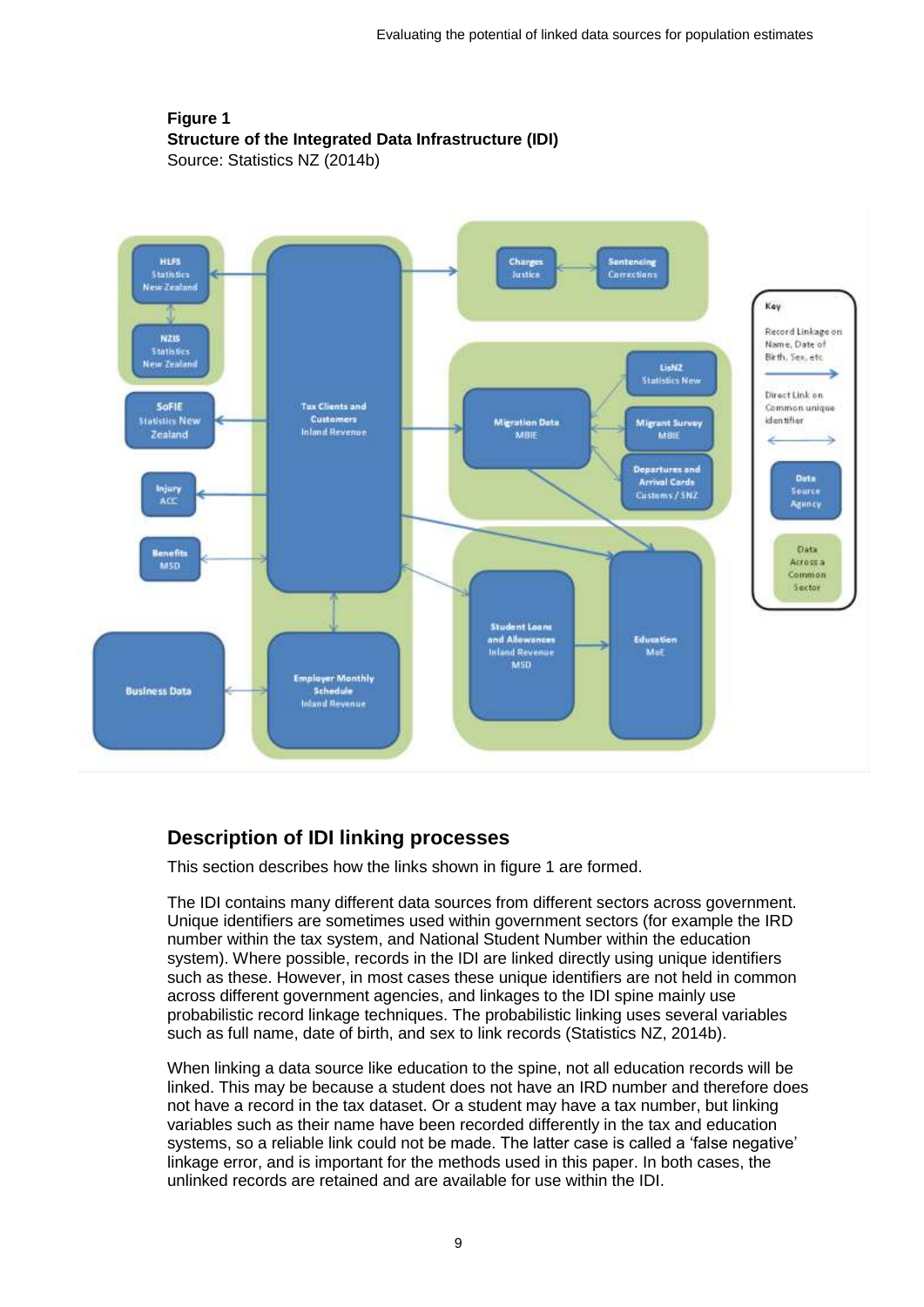A detailed description of IDI linking procedures can be found in the IDI linking report (Statistics NZ, 2014b).

This paper focuses on the tax, education, and migration data linked in the IDI. A description of each of these data sources follows.

## **Tax data**

Tax data from Inland Revenue plays an important role in the IDI. A list of all IRD numbers that have been issued to individuals (referred to as the Inland Revenue tax client register) forms the population spine of the IDI. This list of IRD numbers may include numbers that have not been used for some time (for example, for individuals who worked in New Zealand but now live overseas, or deceased individuals). In addition, other tax datasets are contained in the IDI, and are linked to the spine using IRD number.

The tax datasets used in this paper are:

- Employer Monthly Schedule (EMS) data, which includes all individuals who paid tax at source during the reporting month. 'Tax at source' is a concept used by Inland Revenue and includes:
	- $\circ$  tax paid on wages and salaries
	- $\circ$  tax paid on social assistance payments such as paid parental leave, student allowances, benefits, pensions, superannuation, and ACC payments
	- o tax paid by overseas (ie non-resident) contractors and beneficiaries.

Tax paid on self-employed income or investment income (such as interest from bank accounts) is not included in 'tax at source'. Individuals who earn all their income from self-employment or investment will not be included in the EMS

 annual tax return data, which provides information about all individuals who filed a tax return in a given year. This includes all self-employed individuals along with some individuals who paid tax at source.

Because the tax system includes most social assistance programs as well as earnings from wages and salaries and self-employment, most adults have registered for an IRD number at some time in their lives. More-recent incentives to register include [Working for](http://www.workingforfamilies.govt.nz/) [Families](http://www.workingforfamilies.govt.nz/) tax credits and the [KiwiSaver](https://www.kiwisaver.govt.nz/) retirement scheme.

## **Education data**

IDI includes a series of tables containing individual-level information about secondary and tertiary education.

The education datasets used in this paper are:

- enrolment in modern apprenticeships, available from 2000 onwards
- enrolment in industry training, available from 2000 onwards
- enrolment in tertiary education courses, available from 1994 onwards
- achievement of NCEA credits (the New Zealand national secondary school qualification system), available from 2004 onwards.

## **Migration data**

The IDI dataset includes individual-level data on all border movements in and out of New Zealand, sourced from the Ministry of Business, Innovation and Employment. The migration dataset contains information on date of birth, sex, movement type (in or out), and visa type. The data series is available from 1997 onwards.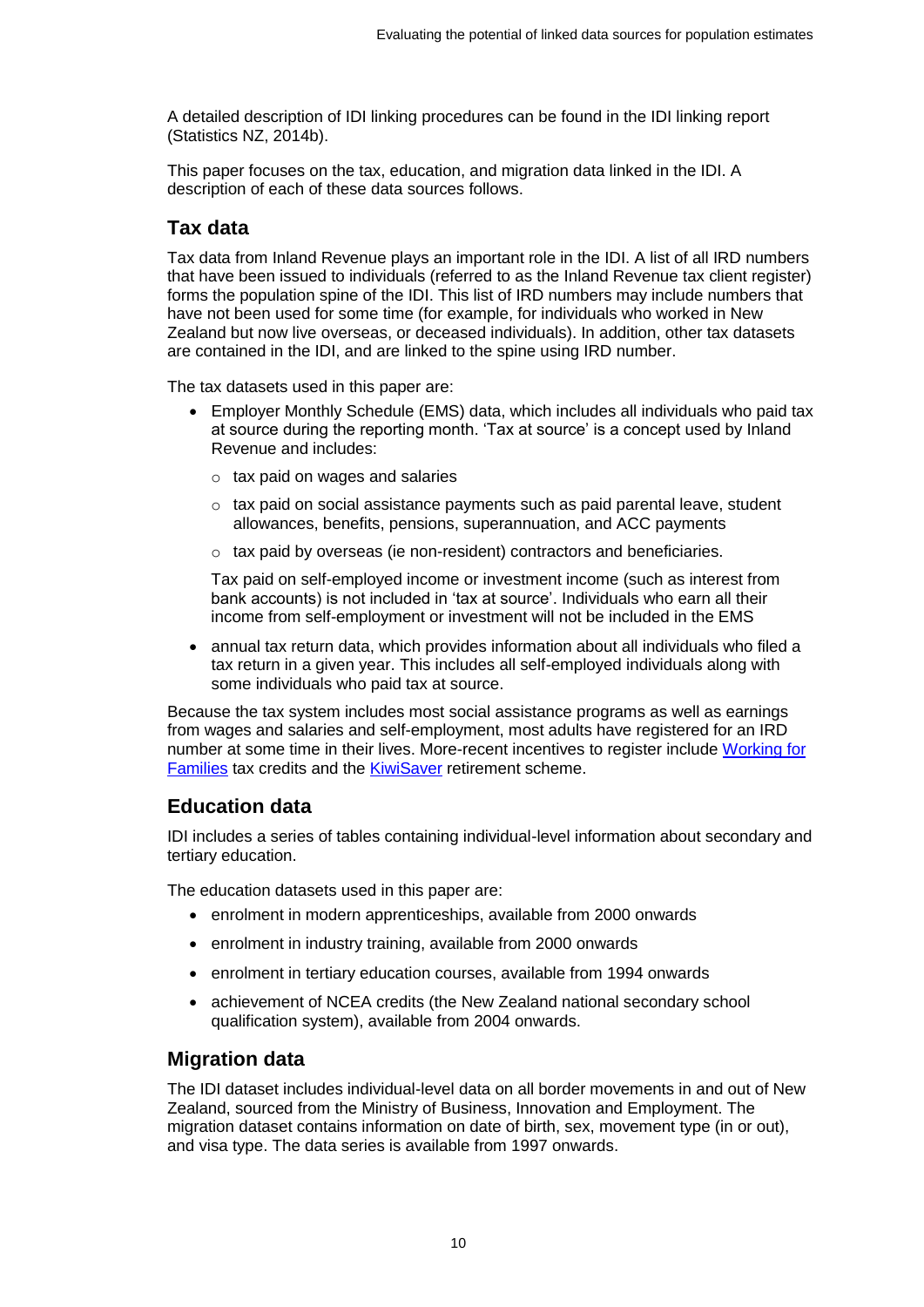Migration data is summarised in the 'person overseas spell' table, which lists overseas trips (periods of time spent outside of New Zealand), including the start and end dates of the trip, and the length of time spent outside New Zealand.

# <span id="page-10-0"></span>Method for constructing an estimated resident population from the IDI

This section describes the method used to construct a New Zealand resident population from the IDI. The population extracted from the IDI for the purposes of this paper is called the 'IDI-ERP'. The rules below are one of several possible ways of constructing a population from the IDI, and were chosen as the best, given the information available at the time of this study.

A population was constructed for a reference date of 30 June 2010. That is, the IDI-ERP was intended to estimate the resident population of New Zealand on 30 June 2010. The 30 June date was chosen so that the IDI-ERP can be compared with official ERP figures for subnational areas, which have a reference date of 30 June. The year 2010 was, as at April 2013, the most recent year for which complete sets of tax and education data were available in the IDI.

Previous work has shown that many individuals under age 20 are missing from the tax datasets (Statistics NZ, 2013). The education data held in the IDI is about tertiary student enrolments and high school achievement, and therefore can be expected to have good coverage across the ages where tax data is weakest.

The education and tax datasets in the IDI are the starting point for constructing a resident population from the IDI. That is, the initial population is individuals who are in either the IDI tax or education data sources. Because these datasets are linked in the IDI, in practice, this population includes:

- individuals in the education data who were linked to the tax spine
- education records not linked to the tax spine
- individuals in the tax spine not linked to the education data.

Over 5.6 million individuals have had activity recorded in the tax or education datasets in the IDI. Because this is greater than New Zealand's estimated resident population (ERP) of approximately 4.5 million, we need to restrict the IDI dataset to define a population that is closer (both conceptually and in number) to the ERP.

To reduce overcoverage in the IDI-ERP dataset, we took a 'signs of life' approach, with individuals only added to the population if they were active in one of the relevant datasets in the five years prior to the reference date. This method aimed to balance undercoverage (caused by using only a small number of datasets and/or a very short window for detecting 'signs of life') and overcoverage (caused by using a large number of datasets and/or a long window for detecting 'signs of life').

Using linked migration data to identify individuals who have left New Zealand, along with recorded dates of death in Inland Revenue data to identify deceased individuals, provides additional control for overcoverage. It allows a longer reference period to be used without accumulating individuals who are no longer living in New Zealand.

A five-year window was chosen because this produces lower levels of undercoverage than either one- or two-year windows, without the overcoverage seen with a longer 10 year window. These results held both for age-sex distributions (figure 8) and territorial authority areas (figure 9) in Appendix 1.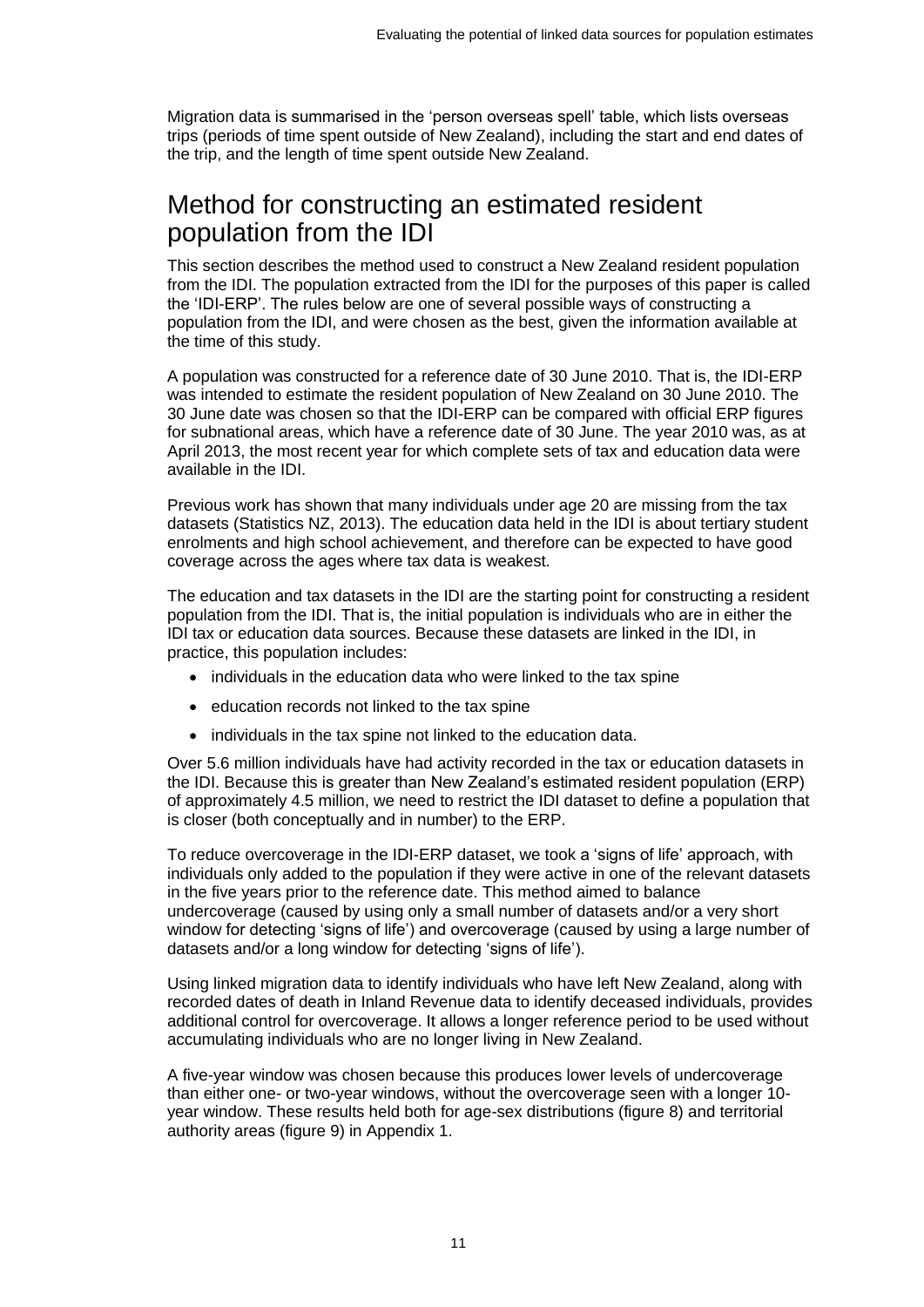Extracting the IDI-ERP involves four steps:

- 1. Selecting individuals by identifying all those who, in the five years prior to the reference date, paid tax at source, filed an annual tax return, enrolled in tertiary education, or received NCEA credits. The resulting population can be described as the population contained in the union of the tax and education datasets. That is, unique individuals who appeared in the tax or the education datasets (or both).
- 2. Removing individuals if they were recorded as being overseas at the reference date, and the total duration of their time overseas was 10 months (305 days) or longer. A 10-month criterion was chosen to allow overseas-resident individuals to return to New Zealand for a brief visit each year, and therefore be more consistent with the current definition of permanent and long-term (PLT) migration used for population estimates.
- 3. Removing individuals if the IDI had a recorded year of death for them of 2010 or earlier. Year of death is sourced from Inland Revenue data. Inland Revenue records the year of death if they receive notification that a client is deceased. As a result, not all deaths are recorded in Inland Revenue data.
- 4. Obtaining basic demographic information (age, sex, and current meshblock of residence) from data held in the IDI for all individuals in the IDI-ERP.

This methodology effectively excludes children since very few individuals under age 15 will have paid tax in the previous five years, or earned NCEA credits (most students start to earn credits in year 11, when they are 15–16 years old).

A detailed description of the method used to construct the IDI-ERP for this paper, including a list of the IDI tables that were used, can be found in Appendix 2.

# <span id="page-11-0"></span>Criteria for assessing quality of population estimates produced from the IDI

This section describes the methods used to assess the quality of the population estimates produced from the IDI.

The quality of population estimates produced from the IDI was evaluated using a set of measures that have been used in previous work in the Census Transformation programme (O'Byrne et al, 2014). The quality measures are derived from the Statistics New Zealand Quality Model (Thomson, 2010), and are similar to quality dimensions used by other national statistics organisations. The quality measures, and how they were used in this evaluation, are shown in table 1.

<span id="page-11-1"></span>

| Quality measures used in the current study                             |                                                                                                                                      |  |  |  |  |
|------------------------------------------------------------------------|--------------------------------------------------------------------------------------------------------------------------------------|--|--|--|--|
| Main questions used to evaluate this measure<br><b>Quality measure</b> |                                                                                                                                      |  |  |  |  |
| Relevance                                                              | How similar (conceptually) is the IDI population to the target<br>population?                                                        |  |  |  |  |
|                                                                        | Does the IDI dataset contain all variables necessary to<br>produce population estimates (age, sex, and area)?                        |  |  |  |  |
|                                                                        | Do the time periods in administrative datasets align with the<br>reference time definitions used to produce population<br>estimates? |  |  |  |  |
| Accuracy of coverage                                                   | How do IDI population totals compare to ERP totals, by age,<br>sex, and territorial authority?                                       |  |  |  |  |

#### **Table 1**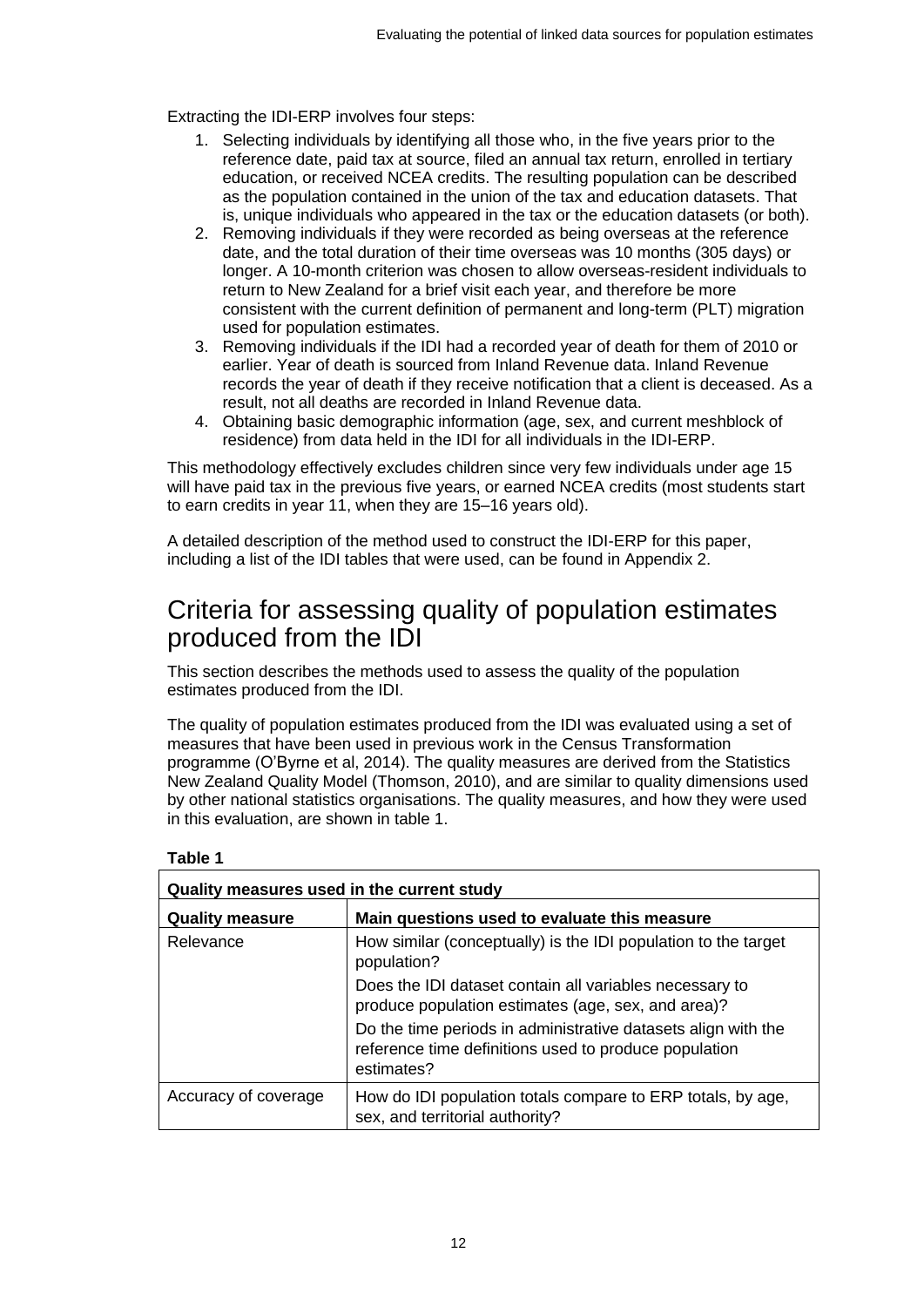| Accuracy of linking | What are the false positive and false negative error rates for<br>the relevant links?<br>What impact could false positive and false negative links have |  |  |
|---------------------|---------------------------------------------------------------------------------------------------------------------------------------------------------|--|--|
|                     | on population estimates produced from the IDI?                                                                                                          |  |  |
| <b>Timeliness</b>   | How frequently is the dataset updated?                                                                                                                  |  |  |
|                     | How long after the reference date is the data available for use<br>in population estimates?                                                             |  |  |
| Accessibility       | Not covered in this evaluation, as the IDI dataset is held by<br><b>Statistics NZ</b>                                                                   |  |  |

## **Relevance**

A relevant administrative population will be similar to the estimated resident population (ERP) of New Zealand. The ERP is an estimate of all the people who usually live in New Zealand at a given date, including usual residents who are temporarily overseas, but excluding visitors to New Zealand.

The relevance of the administrative population will be assessed by examining metadata for the administrative datasets (information about how the administrative datasets are constructed and maintained) and comparing inclusion and exclusion criteria for the administrative population with that for the ERP.

A relevant administrative population will also contain all the demographic variables required to produce population estimates. Population estimates are published by fiveyear age group and sex at the territorial authority and area unit levels. Therefore, administrative datasets must contain age, sex, and location of usual residence, to the area unit level.

Relevance is also influenced by whether there is alignment between the reference time definition used for the ERP and how time is recorded in the linked data sources. Currently, population estimates provide a snapshot of the population at a point in time (for example, 30 June 2010). Administrative datasets may also use a 'point in time' approach, or count all individuals who appear over a period such as a week, month, or year. In a linked data source, different contributing datasets may have different time periods (some may cover a year, or a month, while others may measure a single point in time). This may make it difficult to estimate the population accurately at a specific point in time.

## **Accuracy of coverage**

#### National coverage

National coverage is assessed by comparing national stock totals for the population extracted from the IDI (the IDI-ERP) with the national ERP at a given date. Coverage rates above 100 percent indicate overcoverage, while coverage rates below 100 percent indicate undercoverage. National coverage rates are examined by age and sex to determine whether there are any age- or sex-specific patterns of undercoverage or overcoverage.

Ideally, a dataset will have close to 100 percent coverage of ERP at the national level. In practice, however, a dataset will likely have some undercoverage (where administrative data stocks are lower than ERP) or overcoverage (where administrative data stocks are higher than ERP). While a small amount of overcoverage or undercoverage is acceptable, extensive under- or overcoverage will limit the usefulness of a dataset. There may also be some bias in coverage, with different age or sex groups having different coverage rates.

Even if the aggregate total population of a given dataset is close to the ERP (that is, coverage is close to 100 percent), there may still be overcoverage and undercoverage of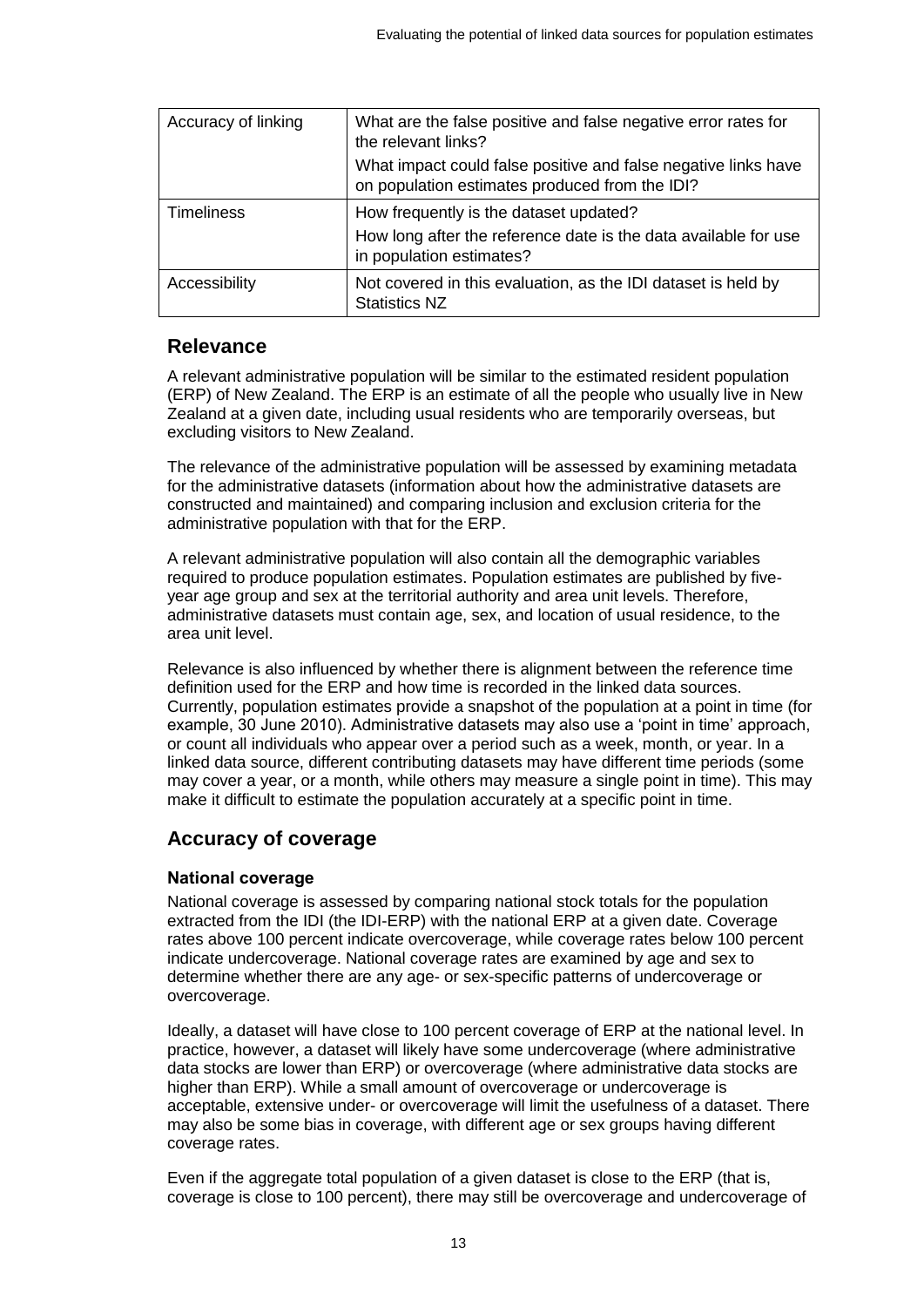individuals within that dataset. Some individuals may be missed, and others wrongly included, but these errors may cancel each other out to produce good coverage at an aggregate level. A more accurate method of assessing coverage would be to link the individuals in a given administrative population with a list of individuals in the ERP. While this approach to coverage assessment was not used in this paper, it may be used in future work.

#### Subnational coverage

A major focus of this paper is on producing subnational population estimates, which are currently produced at the territorial authority (TA) and area unit (AU) levels. This paper focuses on subnational coverage at the territorial authority level, but also presents some initial findings at the area unit level. Accurate coverage at the area unit level is a considerably more difficult goal because it requires more-accurate address data than at the TA level. In-depth evaluation of area unit coverage is planned for future project work.

Subnational coverage was calculated in the same way as for national coverage: by comparing subnational population totals against the ERP subnational totals. As with national coverage, a dataset will likely have some amount of undercoverage or overcoverage at the subnational level. Coverage may be lower overall at the subnational level, as some addresses may be unable to be coded to a meshblock, resulting in missing data. Incorrect or out-of-date addresses will mean that individuals are assigned to the wrong area, which may lead to overcoverage or undercoverage in some areas.

Coverage rates for subnational areas may also be affected by inaccuracies in the ERP. Subnational ERPs are most accurate in census year, but between censuses the accuracy decreases. Subnational population estimates are more affected by this process than national estimates because of uncertainty in the internal migration component of subnational population estimates.

To examine the impact of inaccuracies in the ERP on IDI coverage rates, subnational coverage rates were calculated for two different years: 2006 (immediately following a census) and 2010 (four years after a census). Separate IDI-ERPs were constructed for each year, and coverage rates calculated by comparing these with the ERP for that year.

## **Accuracy of linking**

It is important to consider the quality of IDI linking, because linkage errors affect population estimates generated from the IDI.

Linkage errors can be of two types:

- $\bullet$  false positive links occur when a link is made between two records that are not a true match (that is, records for two different individuals are linked)
- $\bullet$  false negative links occur when no link is made between records that are a true match (that is, records for the same individual in two different datasets are not linked).

Linking quality was evaluated by using available information about IDI linking – no new evaluation of the linking was done for the purposes of this paper. Available measures of linking quality included link rates and false positive error rates. An estimate of false negative rates was not available. Linking quality was also evaluated by estimating the potential impact that false positive and false negative linking errors could have on population estimates.

### **Timeliness**

Subnational population estimates currently measure the population as at 30 June each year. Estimates for the population as at 30 June are released in October each year; however, future release schedules may be flexible. Nonetheless, to release population estimates in a timely manner, IDI data must be available in time for the annual delivery of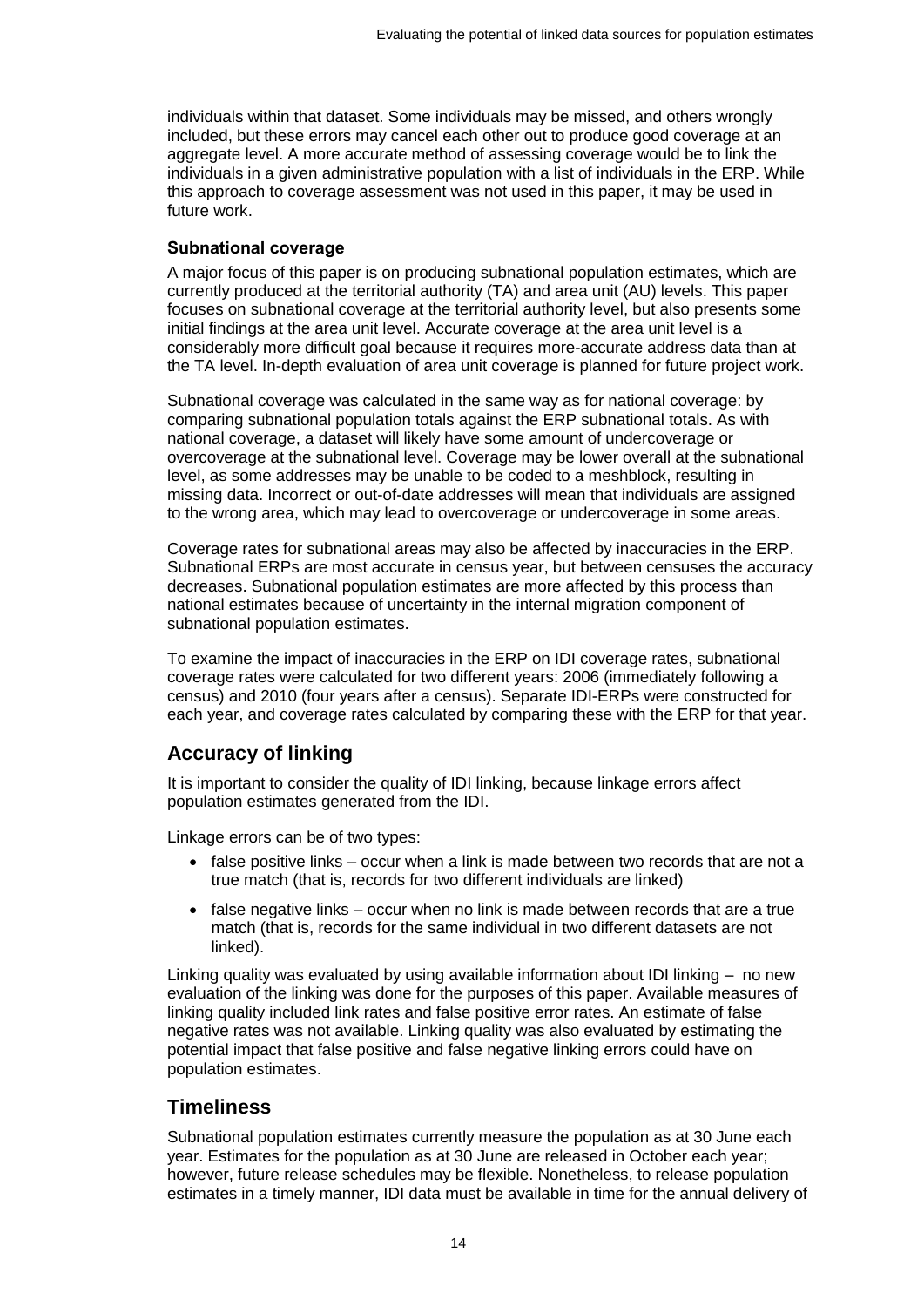population estimates, without introducing too much delay into the release schedule. Data should be available by age, sex, and detailed geographic location (at a minimum, the area unit level).

Several factors may influence the timeliness of a linked dataset:

- The frequency with which individuals are added to or removed from the population. Some agencies may update their membership regularly, others intermittently – or, in the case of removing individuals from the population, not at all.
- The frequency with which information about individuals is updated. Information about date of birth and sex is unlikely to change over time. However, address information changes frequently and requires updating when individuals change their address. It is reasonable to expect a delay between when an individual changes their details (such as address) and when this change is recorded in an administrative dataset. However, if the delay is substantial then the dataset may not provide accurate population estimates.
- There may be some delay before the source agency can pass data on to Statistics NZ. This delay may be due to long collection periods (for example, data is collected over a year and released together at the end of the year), processing (coding or cleaning may take a long time), or embargoes.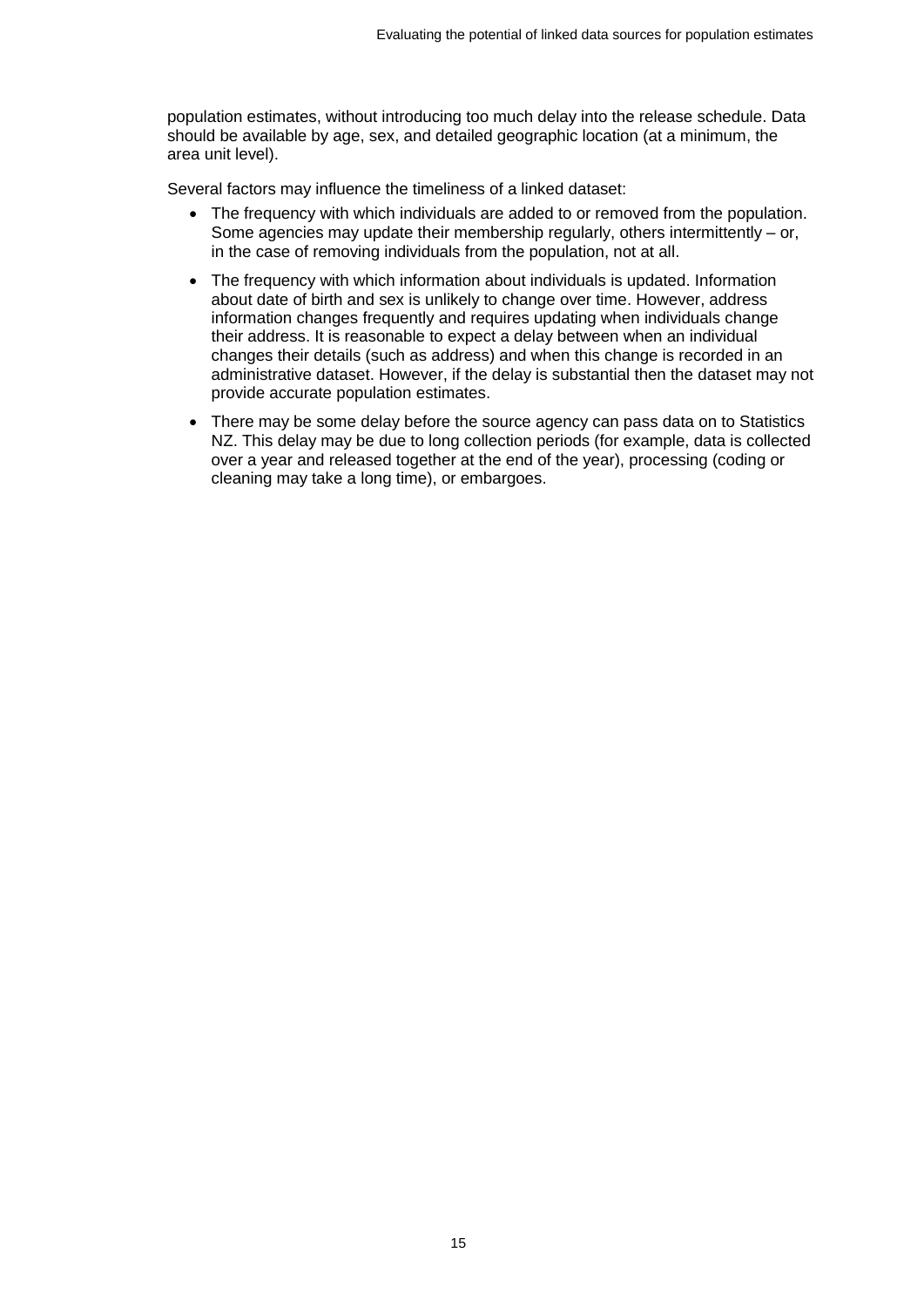

<span id="page-15-0"></span>4 Results

# <span id="page-15-1"></span>Relevance

# **Comparison of IDI-ERP and ERP concepts**

The IDI-ERP population constructed for this paper consisted of all individuals who had paid tax, enrolled in tertiary education, or earned secondary school NCEA credits in the five years before the reference date, and were not overseas for 10 months or longer at the reference date. Most individuals included in the usual resident population will be included in the IDI-ERP. However, overcoverage and undercoverage both occur in the IDI-ERP population.

Individuals who are in the IDI-ERP population, but would not be in the ERP (overcoverage), include:

- individuals who are not usually resident in New Zealand, but have paid tax, enrolled in tertiary education, or received NCEA credits in the last five years, and have not departed New Zealand by the reference date. For example, an individual who arrives in New Zealand in May 2010, works for two months, and departs permanently in July 2010 would be included in the IDI-ERP for 30 June 2010, but not in the ERP
- individuals who are deceased as at 30 June 2010, but their death has not been recorded by Inland Revenue.

Individuals who are not in the IDI-ERP, but would be in the ERP (undercoverage), include:

- most individuals under age 15. The method used to construct the IDI-ERP is likely to exclude almost all individuals below age 15. Because of this, in all analyses described in this paper the IDI-ERP was restricted to individuals aged 15 and over
- individuals aged 15 or older who are resident in New Zealand, but have not paid tax at source, enrolled in tertiary education, or earned NCEA credits in the last five years. This may include:
	- $\circ$  individuals who are caring for children full-time (if they are not employed and not receiving a benefit)
	- o individuals who are retired but not receiving New Zealand superannuation (these individuals may be receiving superannuation from overseas, or may have retired before age 65)
	- $\circ$  individuals whose sole income is investment income (for example, interest and dividends)
	- o high-school students who have not yet received any NCEA credits
- individuals who are excluded from Inland Revenue's dataset because their records are highly sensitive – including all Inland Revenue employees (around 8,000 individuals), and high-profile individuals such as members of parliament and highcourt judges.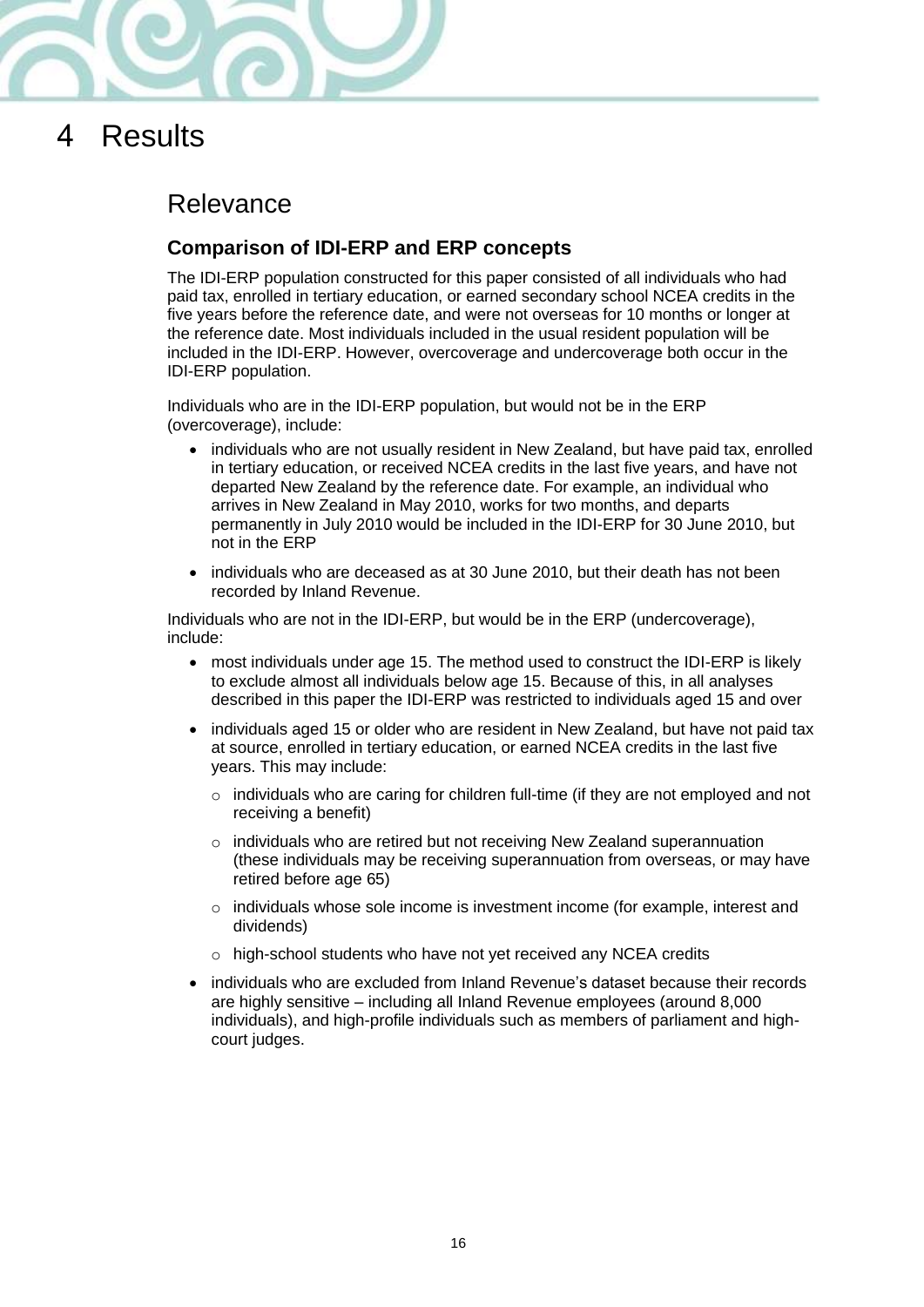There are also differences between the definitions of permanent and long-term migration in the ERP and the IDI-ERP that may contribute to overcoverage and undercoverage:

- individuals must spend 10 consecutive months overseas to be removed from the IDI-ERP. In contrast, they must spend 12 months (does not need to be continuous) overseas to be removed from the ERP
- calculations of the length of overseas stay for the ERP are based on traveller intentions, whereas calculations in the IDI are based on actual traveller behaviour
- in migration statistics, individuals must be usually resident in New Zealand before they leave to be categorised as a permanent or long-term departure (and therefore removed from the ERP). In the IDI, they only need to have paid tax or enrolled in secondary or tertiary education before they leave. Therefore, permanent and longterm departures in the IDI may include individuals who would be considered 'visitors' in migration statistics.

Different datasets within the IDI also apply to different time periods, which affects relevance. The tax data used in this paper consists of EMS summaries, which count all relevant individuals over a month, and annual tax return data, which counts all relevant individuals over a tax year (April–March). Education data counts relevant individuals over the period of a calendar year (January–December). These time periods do not align with each other, and furthermore, do not align with the 'point in time' method currently used to produce population estimates as at 30 June annually. Therefore, to produce an ERP for 30 June 2010, we must use datasets that cover a period from 1 January 2010 to 31 March 2011, and may contain individuals who were not part of the resident population at the 30 June reference date.

## **Availability of key variables**

The key variables required to produce population estimates are age, sex, and location of usual residence (to at least area unit level). The IDI contains a dataset with personal information about individuals, summarised from a range of other IDI datasets. This table includes date of birth and sex. Appendix 3 contains information about how the information in this table is derived. Date of birth was available for all individuals in the IDI-ERP, while sex was available for 99.97 percent of individuals in the IDI-ERP (1,129 individuals did not have a sex recorded).

Address information from across the IDI is summarised in an IDI dataset listing all address changes recorded in IDI datasets. This table can be used to determine a meshblock for each individual in the IDI at any given time.

Around 95 percent of individuals in the IDI-ERP for 30 June 2010 had meshblock information recorded. Of those individuals that had a meshblock available, almost all meshblocks (more than 99 percent) were sourced from Inland Revenue data.

Previous work (Statistics NZ, 2013) has identified quality problems with Inland Revenue address data. Given that almost all IDI addresses come from Inland Revenue, these quality problems apply to address data in IDI.

Problems include:

• self-employed individuals have regular contact with Inland Revenue, so are likely to update their address details, but most other taxpayers (such as wage and salary earners) do not, and therefore have few opportunities to update their details

• addresses are recorded by Inland Revenue in free text format, thus some addresses do not contain enough information to accurately geocode them to the meshblock level

• the address individuals provide to Inland Revenue may not match their residential address, as they may provide an accountant's address, or a contact address where they choose to receive correspondence from Inland Revenue (such as their parents' address).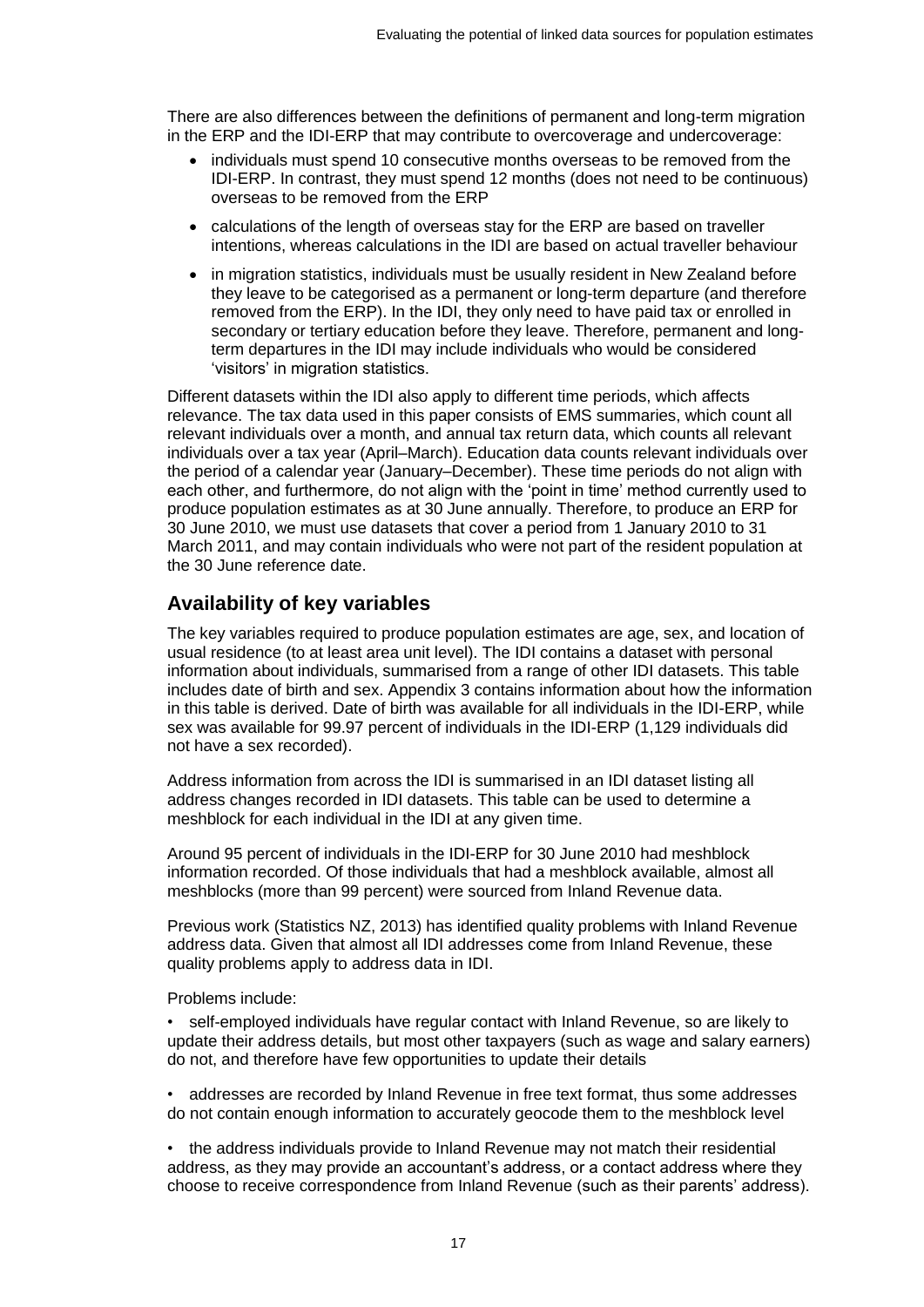# <span id="page-17-0"></span>Accuracy of coverage

## **National coverage**

The IDI-ERP was drawn from several different sources: tax data, tertiary education enrolment data, and secondary school achievement data. Migration data and recorded dates of death were also used to remove individuals from the population if they were identified as being overseas for 10 months or more, or deceased, at the reference date. This method generates a total national IDI-ERP population (for ages 15+) of 3,545,556 as at 30 June 2010. This represents 102.1 percent of the ERP for ages 15 and over as at 30 June 2010.

Table 2 shows how much of the IDI-ERP came from each source. The table shows that most individuals were added from tax data, with another 93,542 individuals added from tertiary education data, and 118,151 from secondary school data. Using a 'signs of life' approach reduced the population substantially, from 5.6 million ever found in tax or education datasets, to 4.1 million showing activity over the previous five years.

The table also shows that using death and migration data removed many individuals from the population. Overall, using death data removed 68,597 individuals from the population, representing around 1.7 percent of the original IDI-ERP. This is far fewer than the deaths recorded with the Department of Internal Affairs over the five-year period from 2006 to 2010 (approximately 141,000 for ages 15 and over), suggesting that more than half of deaths are not recorded in Inland Revenue data.

Using migration data affected the population more, with 443,473 individuals (around 11 percent of the population) being removed from the population because migration data showed they were overseas at the reference date (for 10 continuous months or longer). Over the five-year period from 2006 to 2010 there were approximately 300,000 recorded permanent and long-term (PLT) departures from New Zealand, according to official migration statistics produced by Statistics NZ (based on arrival and departure cards collected at the border). This number is lower than the 443,473 departures recorded in the IDI. This difference can likely be explained by the difference between the migration definitions used for the ERP and the IDI-ERP.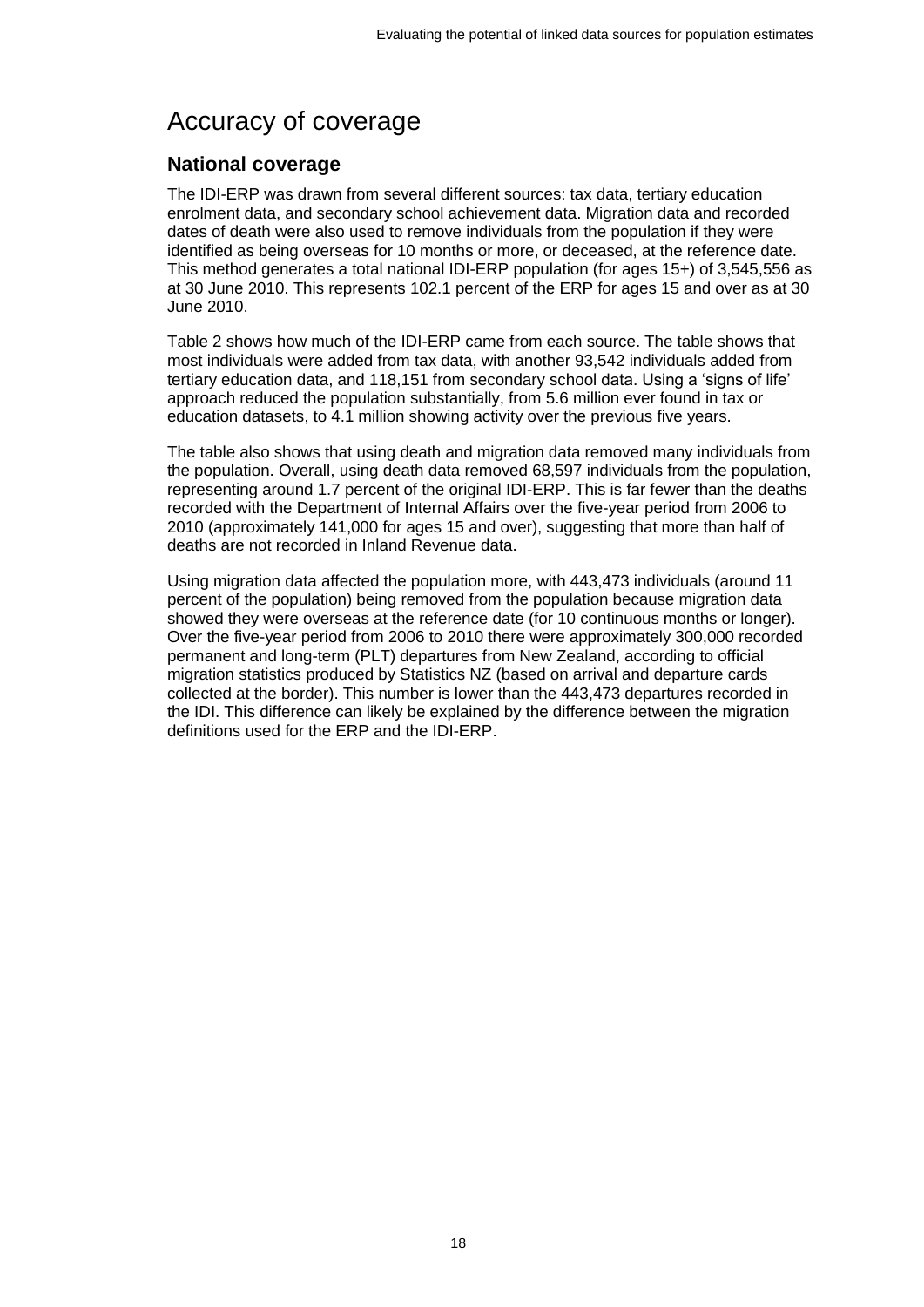<span id="page-18-0"></span>

| Number of individuals in the final IDI-ERP obtained from different IDI datasets                                                |                                                         |                                                                                    |                                        |                                        |                                                                       |  |
|--------------------------------------------------------------------------------------------------------------------------------|---------------------------------------------------------|------------------------------------------------------------------------------------|----------------------------------------|----------------------------------------|-----------------------------------------------------------------------|--|
|                                                                                                                                | Total national population (age 15+), as at 30 June 2010 |                                                                                    |                                        |                                        |                                                                       |  |
| Datasets used                                                                                                                  | Activity in<br>tax or<br>education<br>datasets<br>ever  | Activity in<br>tax or<br>education<br>data in<br>last five<br>years <sup>(1)</sup> | Deceased<br>individuals <sup>(2)</sup> | Overseas<br>individuals <sup>(3)</sup> | Final<br>population<br>with<br>deceased<br>and<br>overseas<br>removed |  |
| Tax data only                                                                                                                  | 4,747,207                                               | 3,773,662                                                                          | 68,529                                 | 371,270                                | 3,333,863                                                             |  |
| Tax data, tertiary<br>education data                                                                                           | 5,515,902                                               | 3,909,233                                                                          | 68,584                                 | 413,244                                | 3,427,405                                                             |  |
| Tax data, tertiary<br>education data,<br>secondary school<br>data                                                              | 5,643,345                                               | 4,057,626                                                                          | 68,597                                 | 443,473                                | 3,545,556                                                             |  |
| 1. Population generated as described in the section 'Method for constructing an estimated resident<br>population from the IDI. |                                                         |                                                                                    |                                        |                                        |                                                                       |  |

2. Individuals with a date of death prior to 30 June 2010 in Inland Revenue data.

3. Individuals who were not recorded as deceased and were overseas for 10 months or longer at 30 June 2010.

**Source:** Statistics New Zealand

Figure 2 shows the relationship between the populations in the tax and education (secondary and tertiary) datasets for the IDI-ERP. The figure shows that most individuals in the education dataset are also represented in the tax dataset (85.8 percent of individuals in the education dataset also appear in the tax dataset). Only 211,693 individuals in the education dataset do not appear in the tax dataset.

An unknown number of individuals appear in neither the tax nor the education dataset. These individuals include children, and other individuals who have not been working, on a benefit or superannuation, or in secondary or tertiary education in the last five years.

#### **Table 2**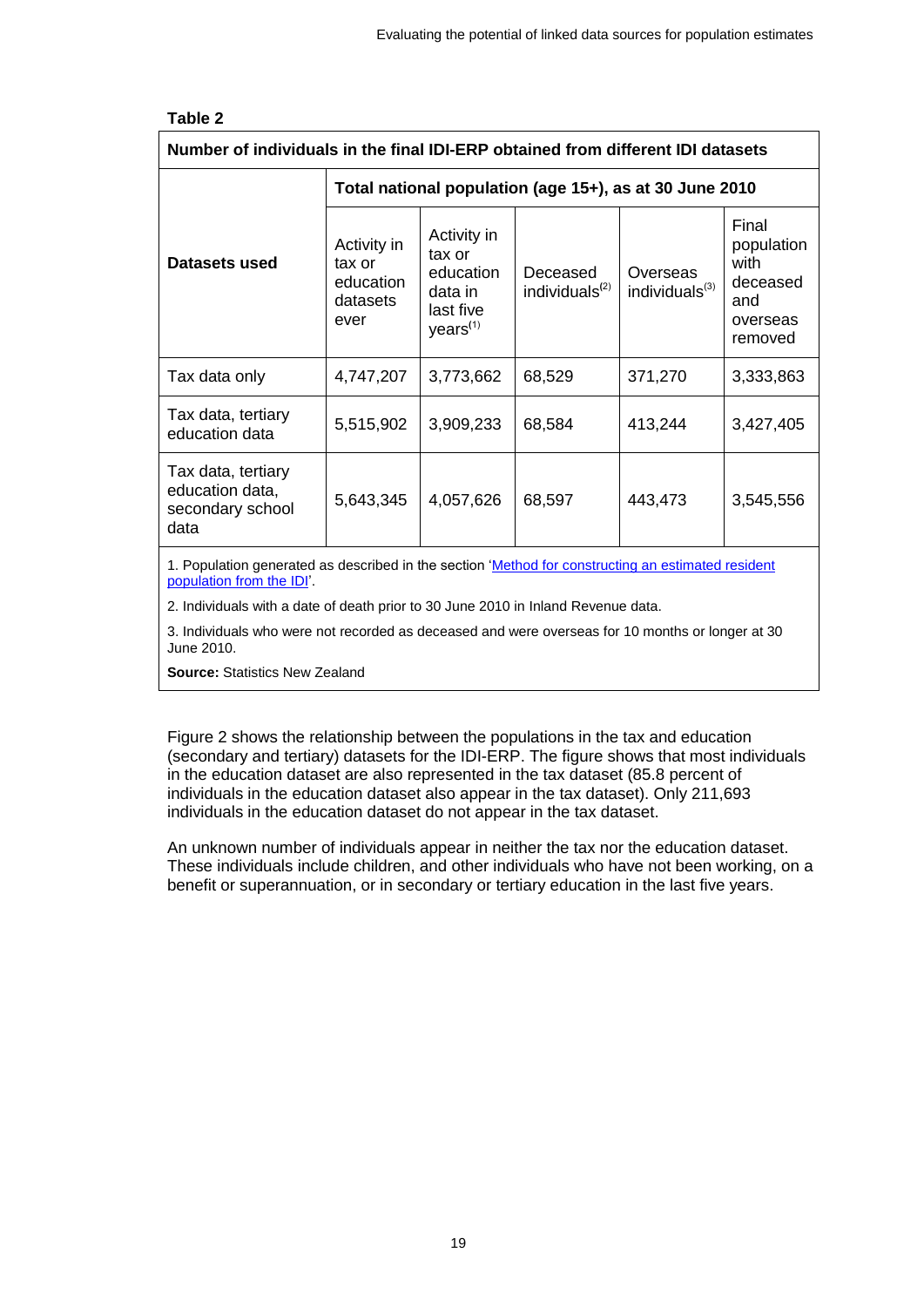### <span id="page-19-0"></span>**Figure 2 Relationship between tax and education populations in the IDI-ERP, 30 June 2010, for ages 15 years and over**

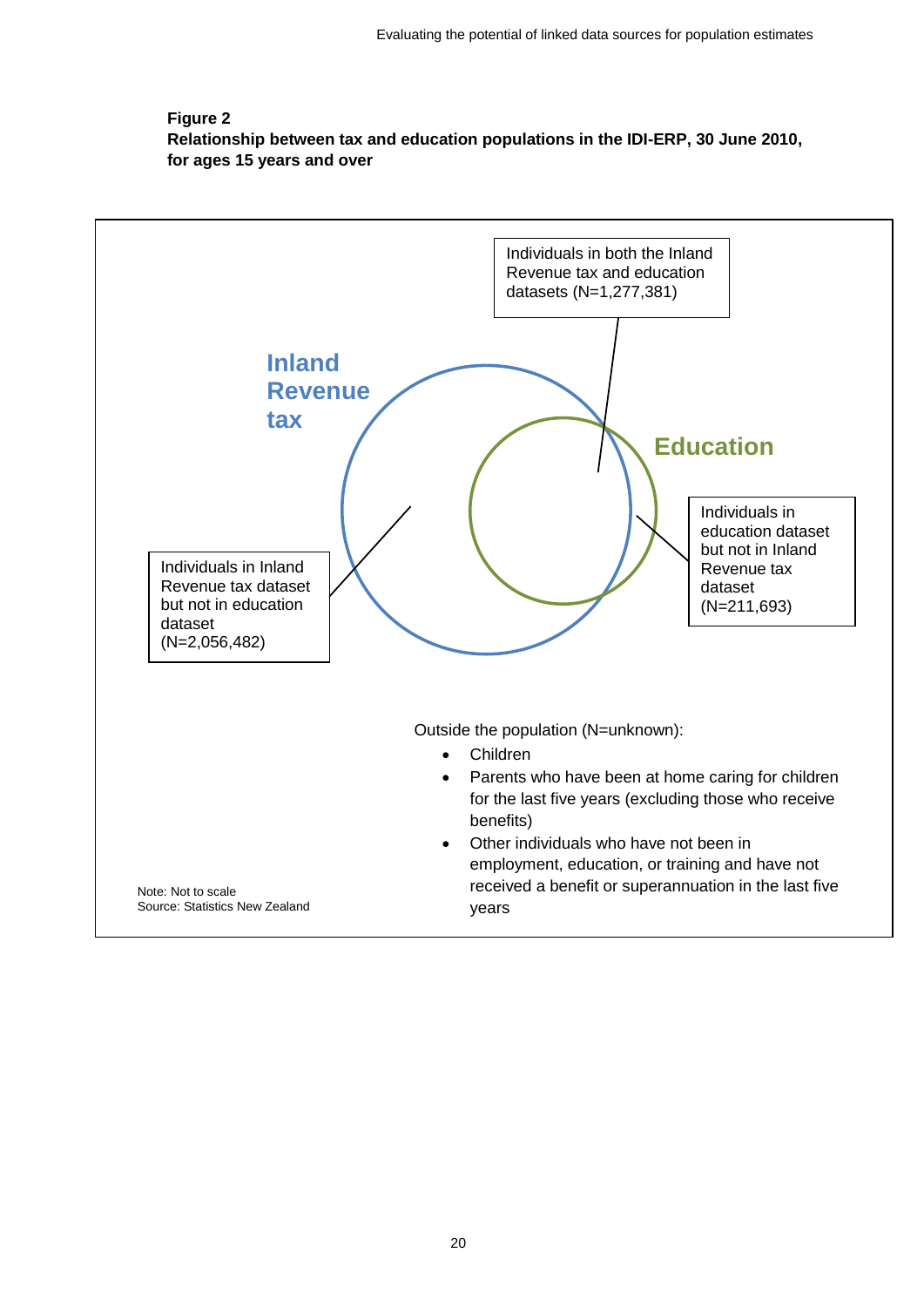Figure 3 shows the IDI-ERP and ERP population counts, by age and sex, for ages 15 and over, as at 30 June 2010. The figure shows that coverage was high for all ages over age 15. Coverage was slightly lower for females than for males, particularly between the ages of 22 and 65. This is likely because some women in this age group have been caring for children full-time for the last five years, and have not been in paid employment or received a benefit, so are not included in the IDI-ERP.

There is some overcoverage (the IDI-ERP contains more individuals than the ERP) of males aged 15–50 years, and in the oldest age group (90 and over) for both sexes. Overcoverage in the oldest age groups may be due to recent deaths (within the last five years) that Inland Revenue has not recorded.

#### <span id="page-20-0"></span>**Figure 3 IDI-ERP and ERP national populations, by age and sex (15 years and over), June 2010**



Source: Statistics New Zealand

## **Subnational coverage**

Due to missing meshblock information, the total IDI-ERP population available for analysis at the subnational level is smaller than the total IDI-ERP national population. Around 5 percent of individuals do not have a territorial authority recorded in the IDI, leaving a population of 3,362,495 individuals (age 15 and over) available for territorial authoritylevel subnational analysis. This population represents 96.8 percent of the national ERP for ages 15 and over.

Figure 4 shows the coverage of the IDI-ERP (as a percentage of ERP) for each territorial authority (TA). The IDI-ERP was extracted for two different time points: 30 June 2006 and 30 June 2010. The IDI-ERP for 2010 is the most recent available from IDI, but a limitation of assessing coverage in 2010 is uncertainty about the accuracy of the ERP for subnational areas four years from the 2006 census base. The 2006 census year ERP is likely to be more accurate.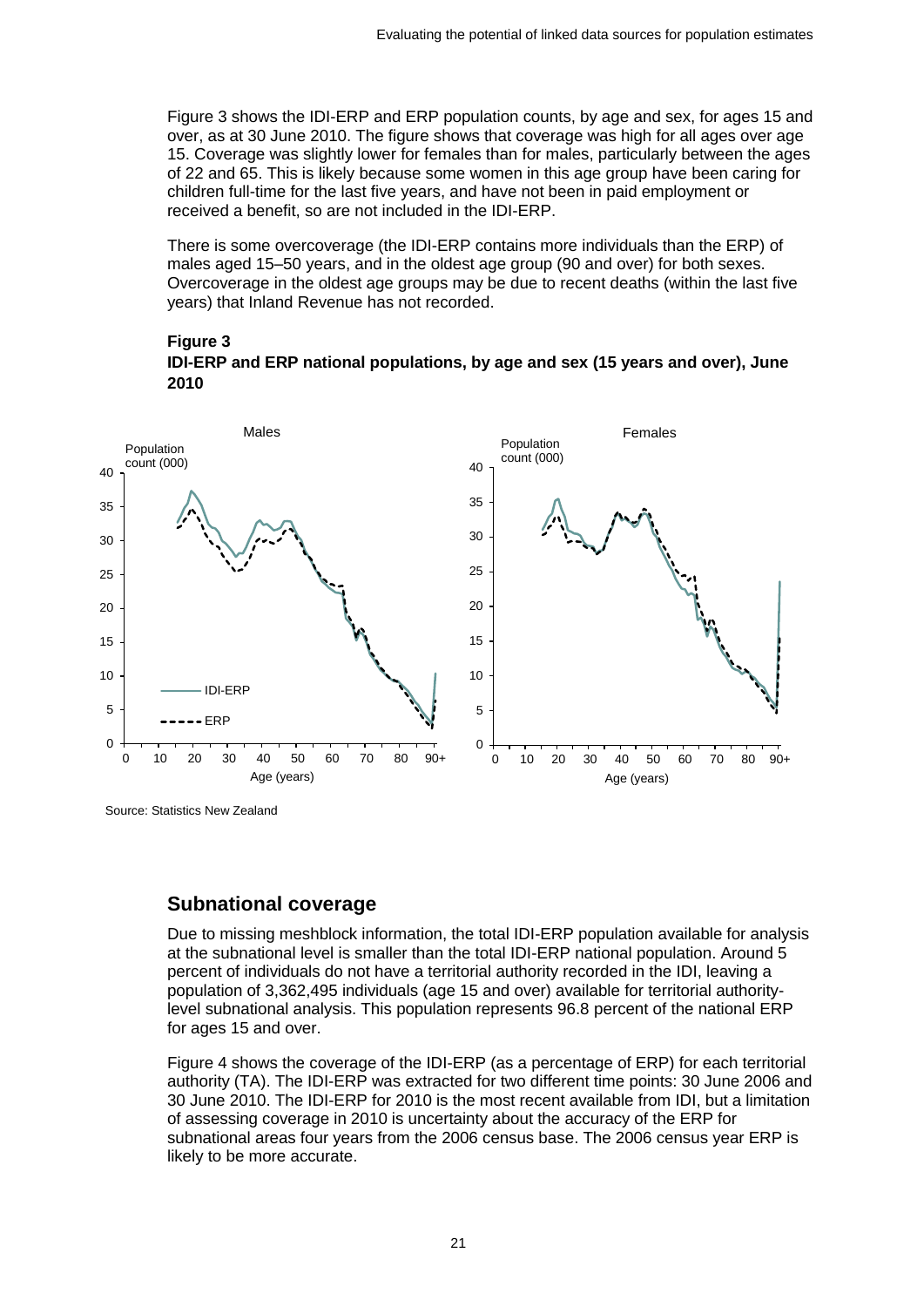The figure shows that, in both 2006 and 2010, coverage varied substantially across different subnational areas. Coverage was lowest in the Far North and Kaipara TAs, where it was below 75 percent. It was also low (below 85 percent) in Westland, Mackenzie, and Selwyn. In 2006, four areas had overcoverage relative to ERP (Gore, Waimate, Carterton, and Wairoa districts), while in 2010 only the Gore and Waimate districts did. Overall, however, coverage patterns across different TAs were similar for 2006 and 2010.

#### **Figure 4**

#### **Coverage rates of the IDI-ERP (as a percentage of ERP), for population aged 15 years and over**, **by territorial authority 30 June 2006 and 30 June 2010**

<span id="page-21-0"></span>

To examine whether coverage was similar in 2006 and 2010, we made a scatterplot of the 2006 coverage rate for each territorial authority (as a percentage of ERP) against the 2010 coverage rate for that territorial authority (as a percentage of ERP). The diagonal line represents exact correspondence between 2006 and 2010 coverage rates.

The figure shows that, in almost all cases, coverage was very similar in 2006 and 2010. The only exceptions are a few territorial authorities where coverage was considerably higher in 2010 than in 2006. Most of these territorial authorities had relatively low coverage rates in 2006, and changes in data collection procedures at the source agencies between 2006 and 2010 may have improved the coverage rates.

Overall, this comparison suggests that changes in the accuracy of the ERP between 2006 and 2010 do not significantly affect subnational coverage rates for the IDI-ERP.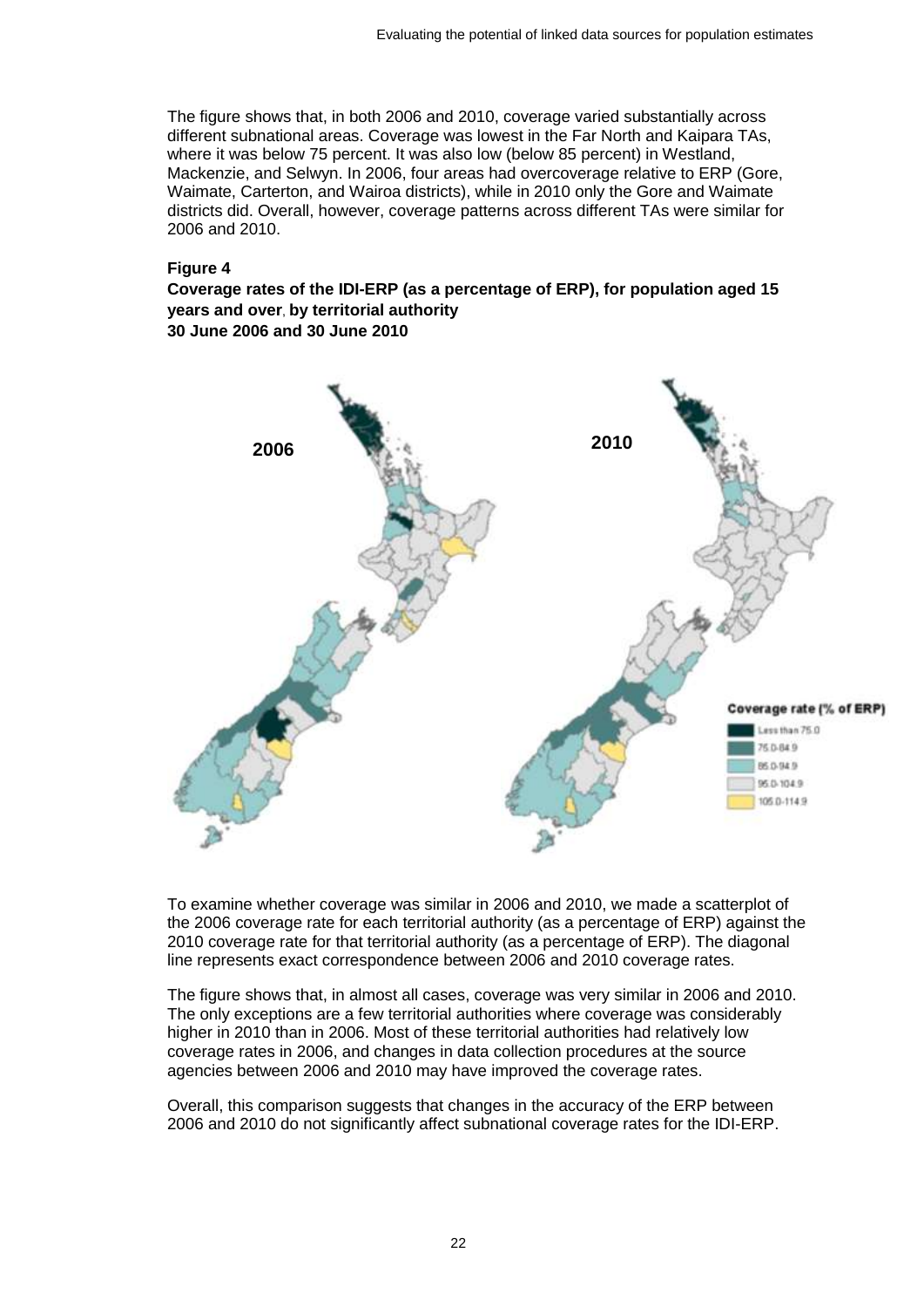### <span id="page-22-0"></span>**Figure 5 Comparison of 2006 and 2010 territorial authority coverage rates for the IDI-ERP For population aged 15 years and over**



Source: Statistics New Zealand

The coverage of the IDI-ERP in June 2010 also varied by age across territorial authorities. Figure 6 presents four examples of this. For some TAs, such as Hamilton City, the IDI-ERP compares well with the ERP across most ages. Where overall coverage is low, such as in the Far North District, it is not uniform across all ages. Several areas, including Western Bay of Plenty, have overcoverage in younger age groups (around ages 20–35) and undercoverage in older age groups (over age 50). Student areas, such as Dunedin City, tend to show substantial undercoverage at student ages.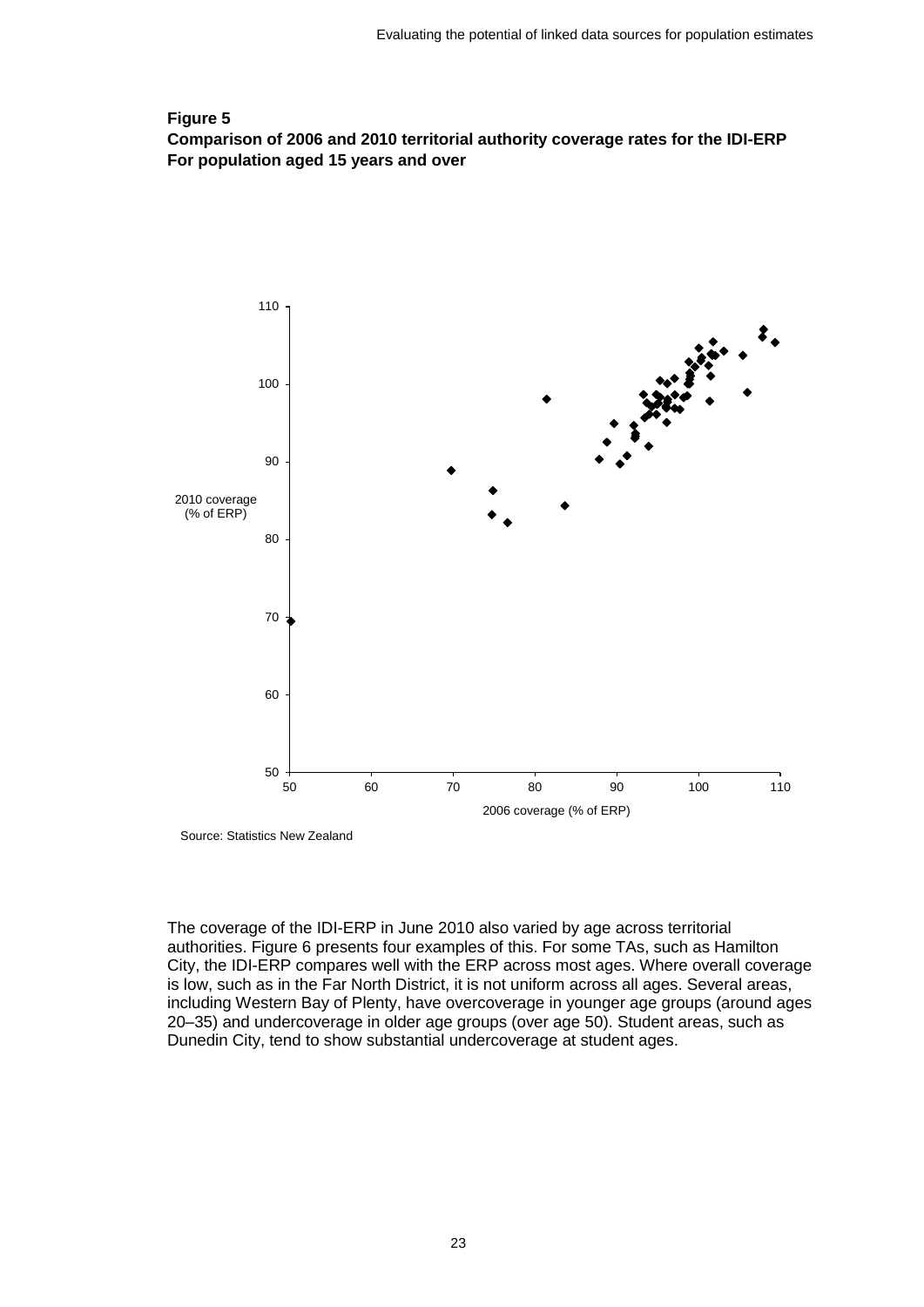

#### <span id="page-23-0"></span>**Figure 6 IDI-ERP and ERP populations for selected territorial authorities, by age, June 2010**

Source: Statistics New Zealand

Further analysis of the June 2010 IDI-ERP at the area unit level revealed even greater variability. Figure 7 shows the variability of coverage of the IDI-ERP (as a percentage of ERP) for each area unit (AU). Coverage tends to be higher in urban area units and lower in rural area units.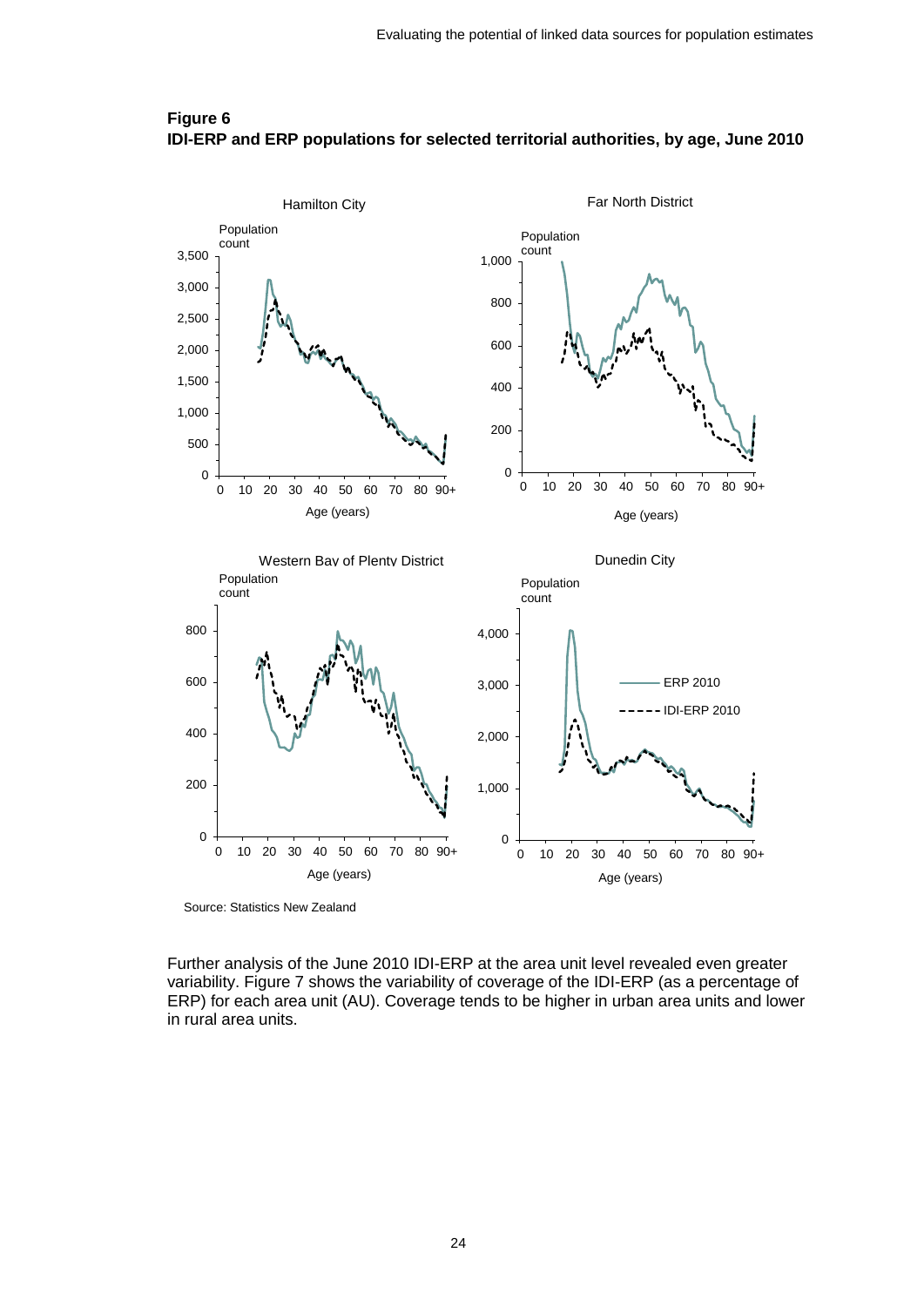### **Figure 7 Coverage rates of the IDI-ERP (as a percentage of ERP), for population aged 15 years and over, by area unit 30 June 2010**

<span id="page-24-0"></span>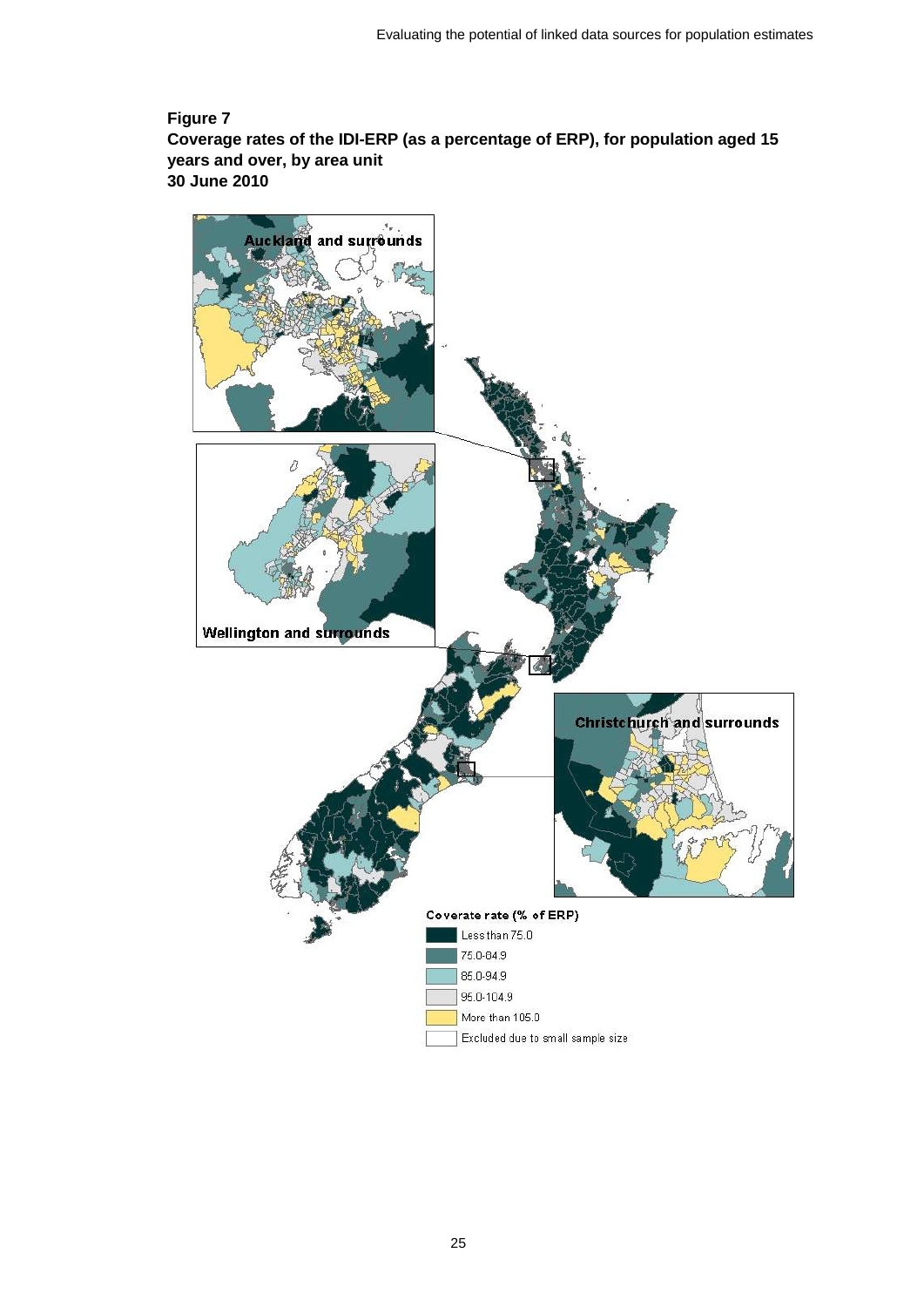# <span id="page-25-0"></span>Accuracy of linking

The information in figure 2 is based on the assumption that all records are correctly linked between the tax and education datasets. In practice, some level of linking error is likely. Two IDI links are relevant to the current paper: the link between the education data and the tax spine, and the link between the migration data and the tax spine. For each of these links, two types of linking error may arise: false positives or false negatives.

## **False positive links**

False positive links occur when two records that belong to different individuals are linked in error. Estimates of the false positive rate are available for all IDI links. These rates are estimated by clerical evaluation of a small subset of records. The false positive rates for the most recent linking were 0.3 percent for the education-tax link and 0.1 percent for the migration-tax link.

For the education-tax link, the false positive rate of 0.3 percent means there were approximately 3,832 incorrect links (of a total of 1,277,381 education-tax links in the IDI-ERP). For each incorrect link, two individuals have been counted as a single individual, which leads to undercoverage in the final population estimates. If all of these incorrect links were resolved (and the individuals concerned did not link to other unlinked records in the dataset), the total national IDI-ERP population would be increased by 3,832, or 0.1 percent.

For the migration-tax link, the false positive rate is estimated to be 0.1 percent. A total of 443,473 individuals were identified as not being resident in New Zealand on the reference date and were removed from the IDI-ERP. The false positive link rate suggests that 443 of these individuals (0.1 percent) were incorrectly linked. The impact of these incorrect links on population estimates depends on whether the relevant individuals were in New Zealand on the reference date. Nonetheless, the impact of such a small number is likely to be negligible.

## **False negative links**

False negative links occur when two records for the same individual are not linked. False negative links lead to overcoverage in the final population estimate, as unlinked records for a single individual are counted as two different individuals.

Estimates of false negative link rates are not available for the IDI at present. The number of unlinked records provides an upper bound for the false negative rate. However, the rate is likely lower than this, because not all individuals in the education or migration datasets will have a record in the tax spine.

Although the false negative link rate in IDI is not known, it is still useful to consider the effect false negative links may have on the IDI-ERP. Table 3 shows the change in IDI-ERP for a range of false negative link rates for the tax-education link. The upper bound for the false negative rate for the education-tax link in the IDI-ERP is 14 percent, as 86 percent of education records are linked to a tax record.

Table 3 shows that even a moderate false negative rate (5 percent) would substantially affect the total national population, increasing it by 2.1 percent (74,454 individuals). In this example, the impact of false negative links on the total population count is minimised as the number of unlinked records in the education dataset is relatively small. If the number of unlinked records increased, false negative linking errors would have an even greater impact on the total population count.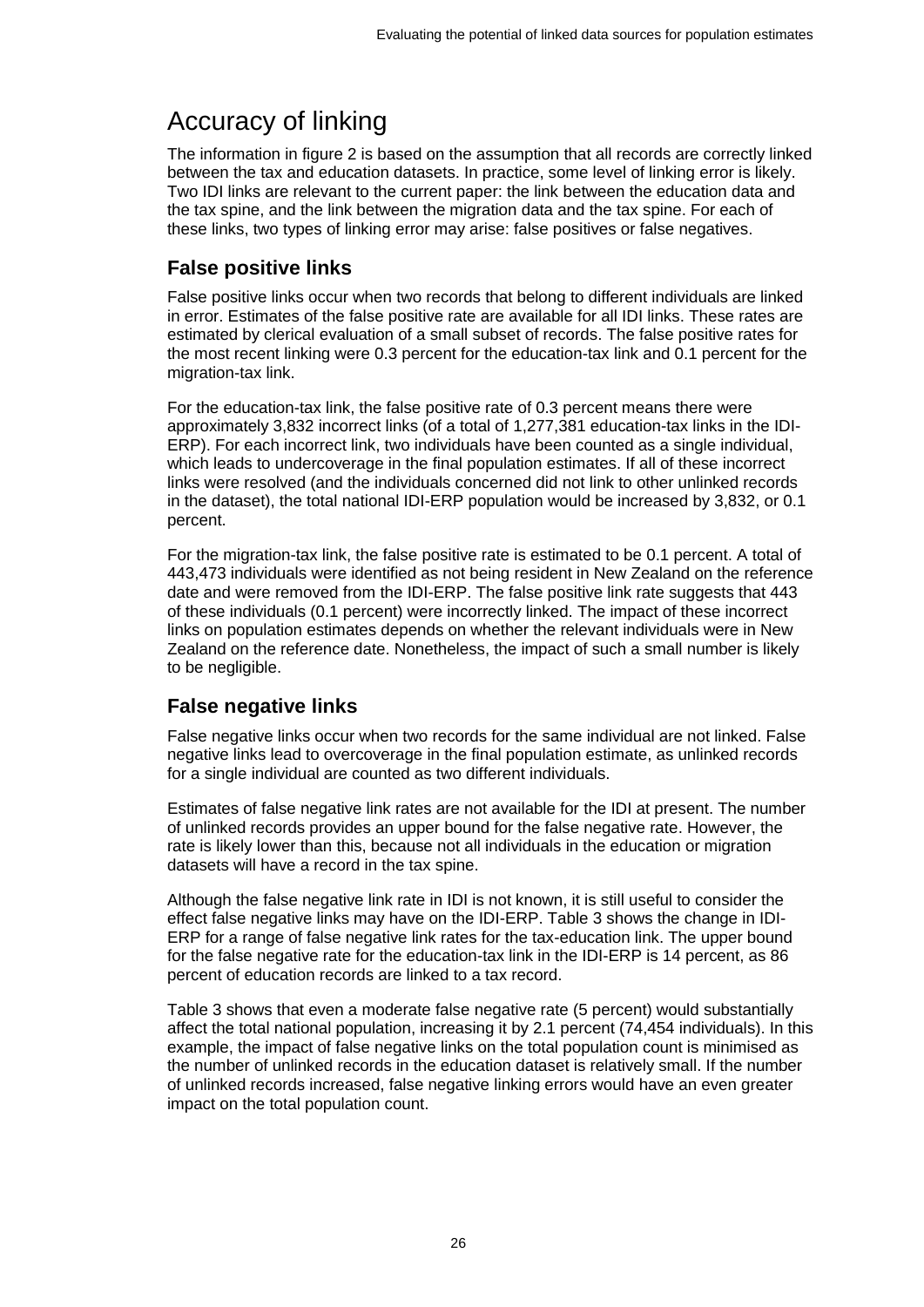<span id="page-26-0"></span>

| Projected impact of different false negative link rates on the IDI-ERP |                                        |                                         |                                                               |  |  |  |
|------------------------------------------------------------------------|----------------------------------------|-----------------------------------------|---------------------------------------------------------------|--|--|--|
| False negative rate in<br>education dataset<br>$(%)^{(1)}$             | Number of records<br>$a$ ffected $(2)$ | Revised national<br>population estimate | Percentage<br>overcount in<br>national population<br>estimate |  |  |  |
|                                                                        | 14,891                                 | 3,530,665                               | 0.4                                                           |  |  |  |
| 5                                                                      | 74,454                                 | 3,471,102                               | 2.1                                                           |  |  |  |
| 10                                                                     | 148,907                                | 3,396,649                               | 4.4                                                           |  |  |  |
| 14                                                                     | 208,470                                | 3,337,086                               | 6.2                                                           |  |  |  |

#### **Table 3**

1. False negative rates are calculated with reference to the education dataset. Therefore, a false negative rate of 1 percent corresponds to 1 percent of the 1,489,074 records from the education dataset.

2. The calculation of the number of records affected assumes that each false negative link involves an unlinked record from the education dataset should have matched to an unlinked record from the tax dataset. In practice, the situation may be more complex.

**Source:** Statistics New Zealand

The impact of false negatives on population estimates would be greater if the false negatives were clustered in particular groups of individuals. For example, the education dataset contains a larger proportion of young people than the general population does: 52 percent of the education population is aged 15–29, compared with 28 percent of the total IDI-ERP. Therefore, false negatives in the education-tax link are likely to have a greater impact in younger age groups than in older age groups.

Table 4 shows the impact of false negatives in the education-tax link for broad age groups. The table shows that the impact of false negatives is greatest in the 15–29 age group, and smallest in the 60+ age group. A false negative rate of 5 percent would result in a 3.9 percent overcount in the 15–29 age group population, but only a 0.6 percent overcount in the 60+ population.

<span id="page-26-1"></span>

| Projected impact of different false negative link rates on the IDI-ERP, by age group |                                                              |                                       |                                       |                                      |  |
|--------------------------------------------------------------------------------------|--------------------------------------------------------------|---------------------------------------|---------------------------------------|--------------------------------------|--|
|                                                                                      | Overcount in age group population (%) due to false negatives |                                       |                                       |                                      |  |
|                                                                                      | Age 15-29                                                    | Age 30-44                             | Age 45-59                             | Age $60+$                            |  |
| False negative rate (%)                                                              | (52% of<br>education<br>population)                          | $(24%$ of<br>education<br>population) | $(18%$ of<br>education<br>population) | $(6%$ of<br>education<br>population) |  |
|                                                                                      | 0.8                                                          | 0.4                                   | 0.3                                   | 0.1                                  |  |
| 5                                                                                    | 3.9                                                          | 1.9                                   | 1.6                                   | 0.6                                  |  |
| 10                                                                                   | 7.9                                                          | 3.9                                   | 3.1                                   | 1.1                                  |  |
| 14                                                                                   | 11.0                                                         | 5.5                                   | 4.4                                   | 1.6                                  |  |
| <b>Source:</b> Statistics New Zealand                                                |                                                              |                                       |                                       |                                      |  |

# **Table 4**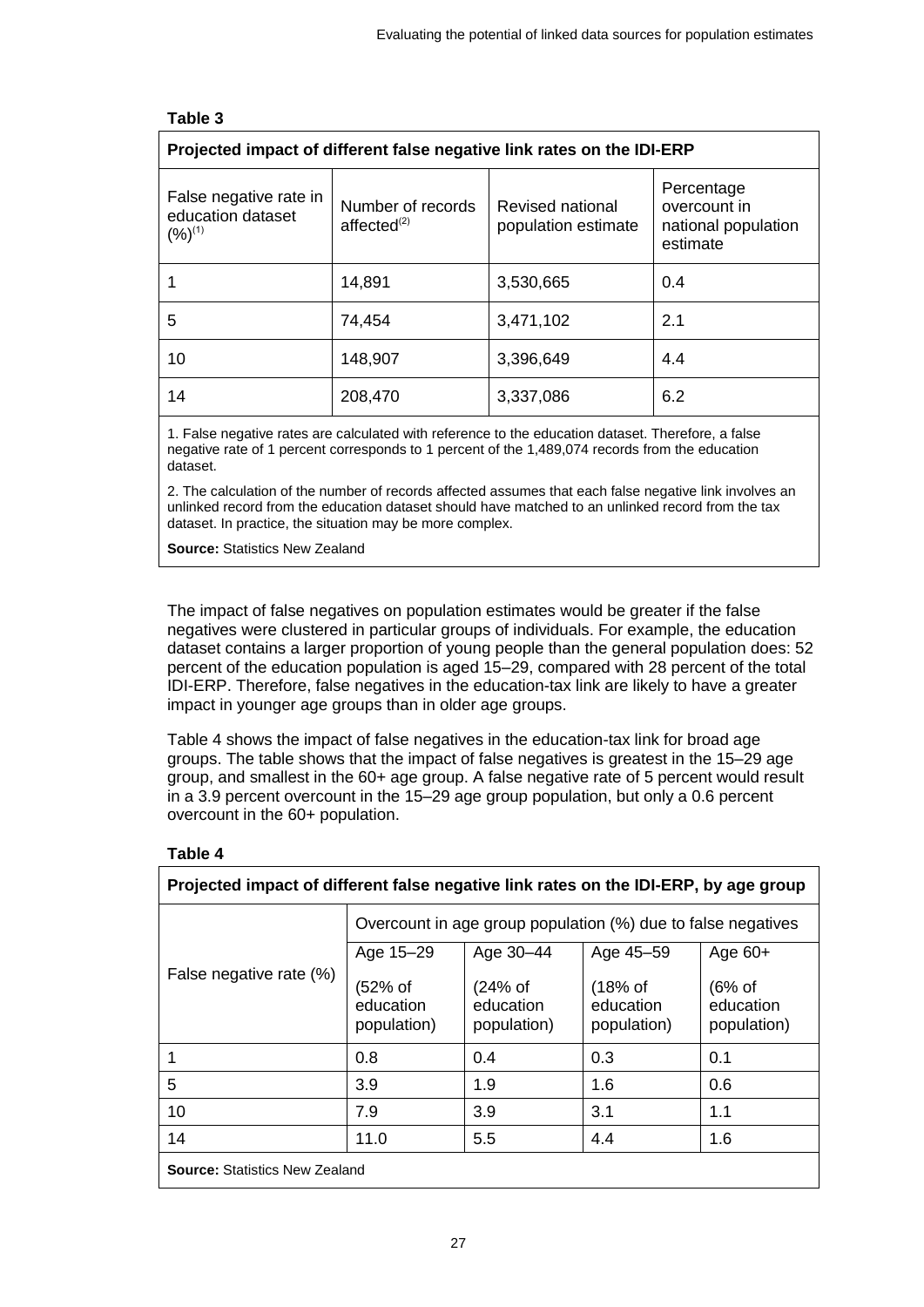# <span id="page-27-0"></span>**Timeliness**

For producing population estimates, all datasets must be available in time to produce the estimates for any given reference year. As at April 2013, the datasets within the IDI were not current enough to produce population estimates by October each calendar year. In April 2013, the latest year for which all relevant tax and education datasets were available (and therefore for which population estimates could be produced) was 2010.

The timeliness of the IDI for producing population estimates is influenced by several factors.

Firstly, there may be delays in updating the source datasets. For example, individuals may delay informing a source agency about a change in their details (such as an address change, or a change in circumstances that means they would be added to or removed from the population). The extent of the delay will vary depending on the procedures source agencies use to maintain and update their datasets.

Secondly, there are delays in the supply of data from the source agency to the IDI team. The extent of this delay varies between different data sources. EMS tax data (used to identify individuals who have paid tax at source) are supplied to the IDI monthly, but there was an 18-month lag before they were incorporated into the IDI (this has since been shortened to three months). Tax data for individuals who pay tax annually, such as selfemployed people, is provided to Inland Revenue in an annual tax return after the end of each financial year (31 March). Inland Revenue receives the largest volume of tax returns shortly after the end of the financial year. Information from these annual tax returns is passed on to IDI in the monthly updates. Education and migration data are currently supplied to IDI annually.

Lastly, IDI processing can cause delays. The IDI is updated every three months. Therefore, if the IDI receives data soon after an update, there may be a delay of up to three months before it is incorporated into the IDI system.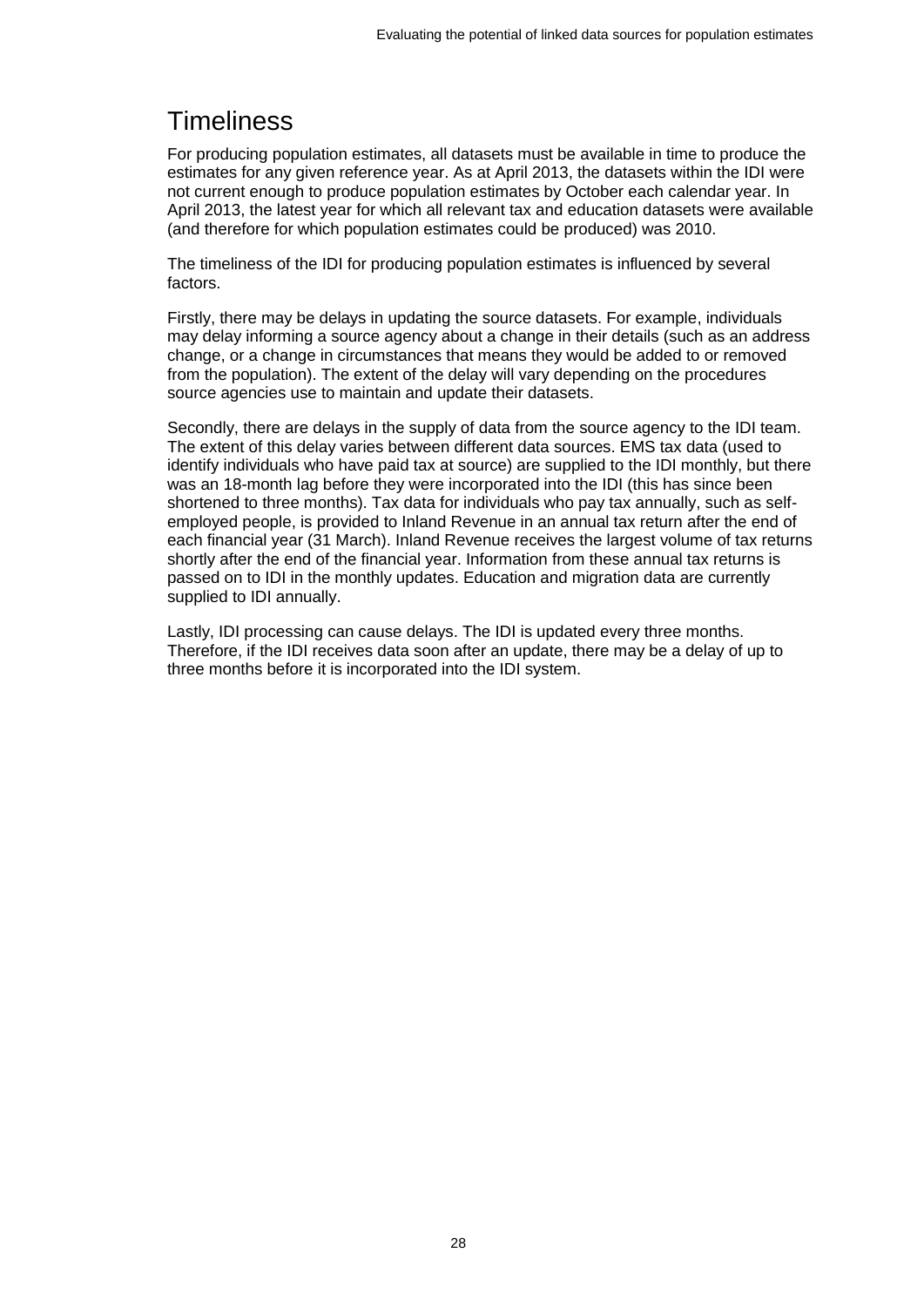

# <span id="page-28-0"></span>5 Discussion

Statistics NZ is investigating alternatives to the current census model. This paper discussed the potential for linked administrative data sources to produce population estimates, using Statistics NZ's Integrated Data Infrastructure (IDI) as a test environment. This paper is a first step in investigating the potential of linked data sources. Therefore, we took the IDI as it stood at April 2013 and made no changes to IDI content or structure for the purposes of this paper.

# <span id="page-28-1"></span>Summary of results

The population used for this analysis was generated from the union of the IDI tax and education datasets, with individuals removed from the population if they were overseas or known to be deceased at the reference date. Due to delays and embargoes on some data, the most recent year for which population estimates could be generated was 2010. The IDI had several strengths and limitations for producing population estimates.

# **Strengths**

- It was possible to create an IDI-ERP that had good relevance and likely covered most of the same adult population as the ERP does.
- The national population count for ages 15 and over had good accuracy of coverage: the IDI-ERP was 102.1 percent of ERP as at 30 June 2010.
- The education-tax and migration-tax links had good accuracy of linking when measured by false positive error rates, meaning that false positive linking errors had minimal impact on the quality of population estimates produced from the IDI.

## **Limitations**

- The 'signs of life' indicators used to select the population from IDI were not effective for children. While individuals aged less than 15 years may have IRD numbers and be present in the tax client register, most of them have no recent activity so will not be picked up.
- Accuracy of coverage was poorer at the subnational level than at the national level. The quality of address data was too low to produce sufficiently accurate estimates for subnational areas, particularly at the area unit level. Almost all IDI addresses come from Inland Revenue, and previous work (Statistics NZ, 2013) has identified a number of quality problems with Inland Revenue addresses.
- Accuracy of subnational coverage by age was also variable, with different subnational areas having different age patterns in coverage. In some areas these patterns may be explained by specific groups of individuals being missing from the administrative datasets. For example, the substantial undercoverage of those around age 20 in Dunedin City suggests that university students are underrepresented in the IDI-ERP, at least at their term-time address.
- Accuracy of coverage was poor for older age groups because only a small proportion of deaths are recorded by Inland Revenue, which leads to overcoverage.
- Accuracy of linking as measured by false negative error rates is unknown at present.
- Timeliness was poor due to lags in self-employed tax returns and education data that are currently too long to allow population estimates to be produced in a timely manner using the methods outlined in this paper. For example, under the current lags, population estimates for June 2013 cannot be produced until the end of 2014 at the earliest. This is much later than the current production date of October 2013.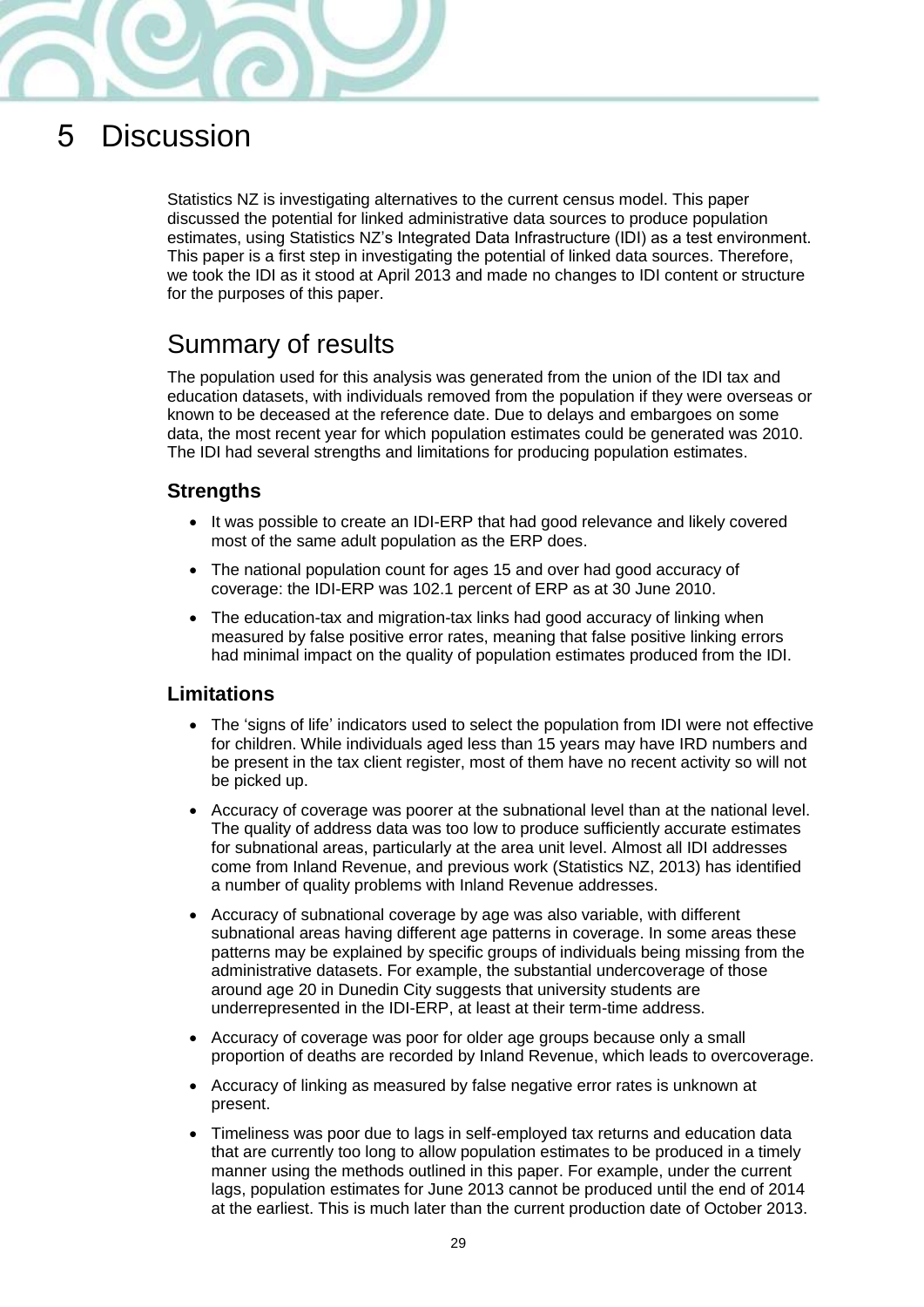# <span id="page-29-0"></span>What are the requirements for a linked data source to produce population estimates?

We need to consider the statistical features required in a linked data source to produce accurate population estimates. The findings from this paper suggest some initial requirements, described below.

## **Ability to select a relevant population from the linked data source**

A key aim when generating population estimates from linked data sources is to generate a population that is conceptually close to the desired population measure. At present the most desirable target measure is the Estimated Resident Population (ERP), but other target populations (eg service populations) may also be useful.

If the target population of the linked data source does not map exactly to the desired target population, sufficient information should be available within the linked data source to allow users to define a more appropriate population from the linked data source. This information may include the criteria for inclusion and exclusion, how the population has been constructed, and how the datasets have been linked.

## **High**-**quality age and sex information**

Having high-quality information on age (or date of birth) and sex is critical for producing accurate population estimates. Date of birth and sex are stable characteristics and are unlikely to change in an individual's life, so it is unnecessary to continually update these variables: collecting them once should be enough.

## **Accurate and up-to-date address information**

Having high-quality address information for all or most of the resident population is a critical requirement for accurate subnational population estimates. Ideally, addresses should:

- represent the current usual residence of an individual at any given date
- contain enough information to be geocoded to at least the area unit level
- be updated regularly.

If several address sources are available, information will be needed to resolve conflicts between different sources, such as time stamps or address type information (eg postal or residential).

## **Measurements of linking accuracy: false positive and false negative links**

Linking errors can substantially affect population estimates. The impact will be larger if the linking error rates are high, or if a large proportion of the population is being added through linking. It is vital that linked data sources have estimates of false positive and false negative link rates available to users of the datasets, and that these error rates are kept as low as possible.

# <span id="page-29-1"></span>Next steps / Future work

The current investigation is part of the first phase of Statistics NZ's research into alternative census models, and is a broad preliminary evaluation of the potential for linked data sources to produce population estimates. This first phase will guide decisions about where to focus further in-depth analysis.

The findings from the current paper suggest several areas for future analysis. These include the following areas.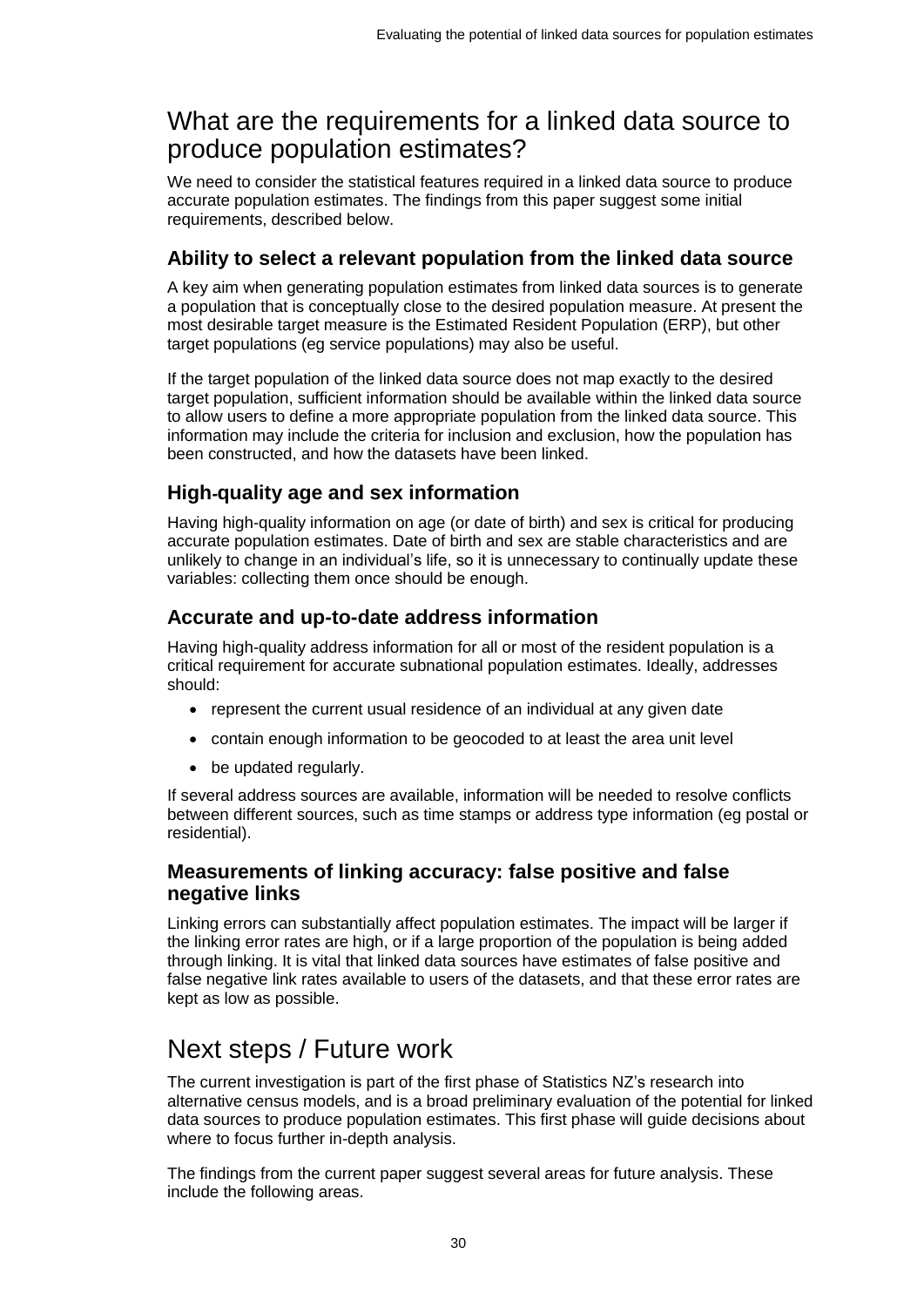## **Investigating whether changes to IDI could increase its potential to produce population estimates**

Future work will need to consider whether changes can be made to the IDI to improve the quality of population estimates produced from it. Changes could include:

- improving address quality
- reducing the lag on tax and education data
- increasing coverage of children and adolescents
- estimating false negative linking errors
- linking death registrations into the IDI to identify deceased individuals.

### **More detailed evaluation of coverage**

This paper measured coverage by comparing population totals (by age, sex, or area) with the ERP for the same time period. However, this approach has limitations:

- ERP figures are far out from the 2006 Census base and may be inaccurate, producing misleading coverage rates
- comparing aggregate totals does not provide any information about how closely the units (individuals) in the two populations match.

The 2013 census will provide an opportunity to address these limitations as it will deliver a more accurate ERP (available late 2014), and opportunities for more detailed coverage analysis. For example, linking an administrative data population (such as the IDI) to the 2013 census would provide useful information about individual-level coverage, and how coverage problems could be addressed (for example, through a coverage survey or imputation).

### **Evaluating the impact of linking errors on population estimates**

In this analysis we estimated the potential impact of false positive links on population estimates. We couldn't estimate the impact of false negative links because no measure of these was available.

False negatives are difficult to identify using standard clerical review methods because a large number of records must be searched for potential matches. Nonetheless, to understand the full impact of linking errors on population estimates produced from the IDI it will be necessary to calculate an estimate of false negative linking errors.

# <span id="page-30-0"></span>**Conclusion**

Linked data sources are one option Statistics NZ is considering for an alternative to the current census model. For this paper, we used the IDI as a test environment to evaluate the quality of population estimates produced from a linked data source. The findings revealed that the IDI has several strengths in producing population estimates. But limitations were also revealed, particularly at the subnational level, and considerable work is required to address these.

Nonetheless, the preliminary findings suggest there is enough potential to continue investigating the linked-data-sources model as an alternative method of producing census information.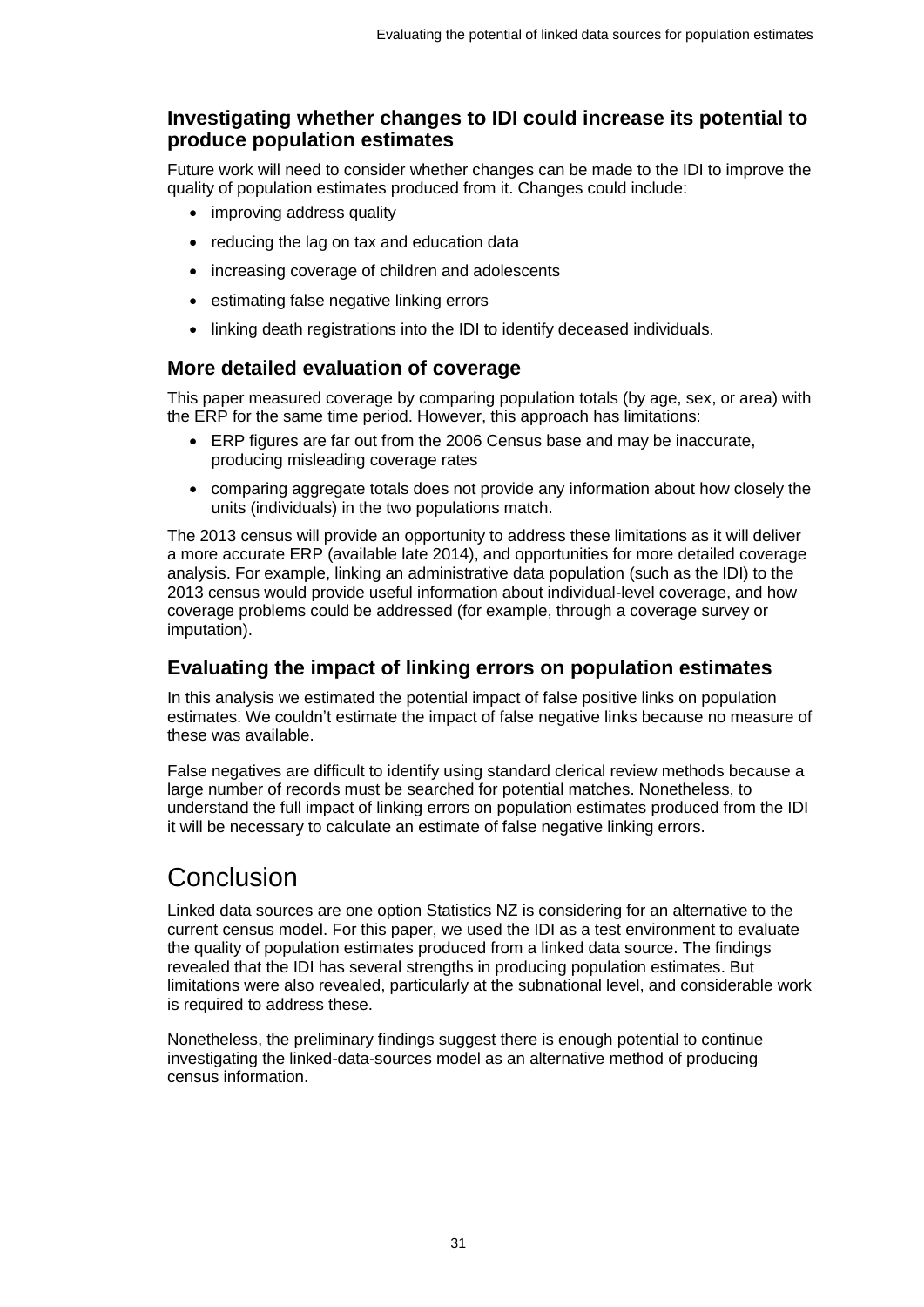

# <span id="page-31-0"></span>6 References

Bycroft, C (2013). [Options for future New Zealand censuses: Census Transformation](http://www.stats.govt.nz/methods/research-papers/topss/options-future-nz-censuses.aspx)  [programme.](http://www.stats.govt.nz/methods/research-papers/topss/options-future-nz-censuses.aspx) Available from www.stats.govt.nz.

O'Byrne, E, Bycroft, C, Gibb, S (2014). [An initial investigation into the potential for](http://www.stats.govt.nz/methods/research-papers/topss/potential-admin-data-census-long-form-needs.aspx)  [administrative data to provide census long-form information](http://www.stats.govt.nz/methods/research-papers/topss/potential-admin-data-census-long-form-needs.aspx). Available from www.stats.govt.nz.

Office for National Statistics (2012). [Guidelines for measuring statistical quality.](http://www.ons.gov.uk/ons/guide-method/method-quality/quality/guidelines-for-measuring-statistical-quality/index.html) Available from www.ons.gov.uk.

Statistics NZ (2013). [Evaluation of administrative data sources for subnational population](http://www.stats.govt.nz/browse_for_stats/population/estimates_and_projections/eval-admin-subnat-pop-est.aspx)  [estimates.](http://www.stats.govt.nz/browse_for_stats/population/estimates_and_projections/eval-admin-subnat-pop-est.aspx) Available from www.stats.govt.nz.

Statistics NZ (2014a). An overview of progress on the potential use of administrative data [for census information in New Zealand: Census Transformation programme.](http://www.stats.govt.nz/methods/research-papers/topss/census-admin-data.aspx) Available from www.stats.govt.nz.

Statistics NZ (2014b). [Linking methodology used by Statistics New](http://www.stats.govt.nz/browse_for_stats/snapshots-of-nz/integrated-data-infrastructure/linking-methodology-statsnz-idi.aspx) Zealand in the [Integrated Data Infrastructure project.](http://www.stats.govt.nz/browse_for_stats/snapshots-of-nz/integrated-data-infrastructure/linking-methodology-statsnz-idi.aspx) Available from www.stats.govt.nz.

Thomson, S (2010). Statistical quality model. Statistics New Zealand: Unpublished report.

United Nations (2008). [Principles and recommendations for population and housing](http://unstats.un.org/unsd/demographic/sources/census/census3.htm)  [censuses, version 2.](http://unstats.un.org/unsd/demographic/sources/census/census3.htm) Available from http://unstats.un.org.

Zhang, L (2012). Topics of statistical theory for register-based statistics and data integration. Statistica Neerlandica 66(1), 41–63.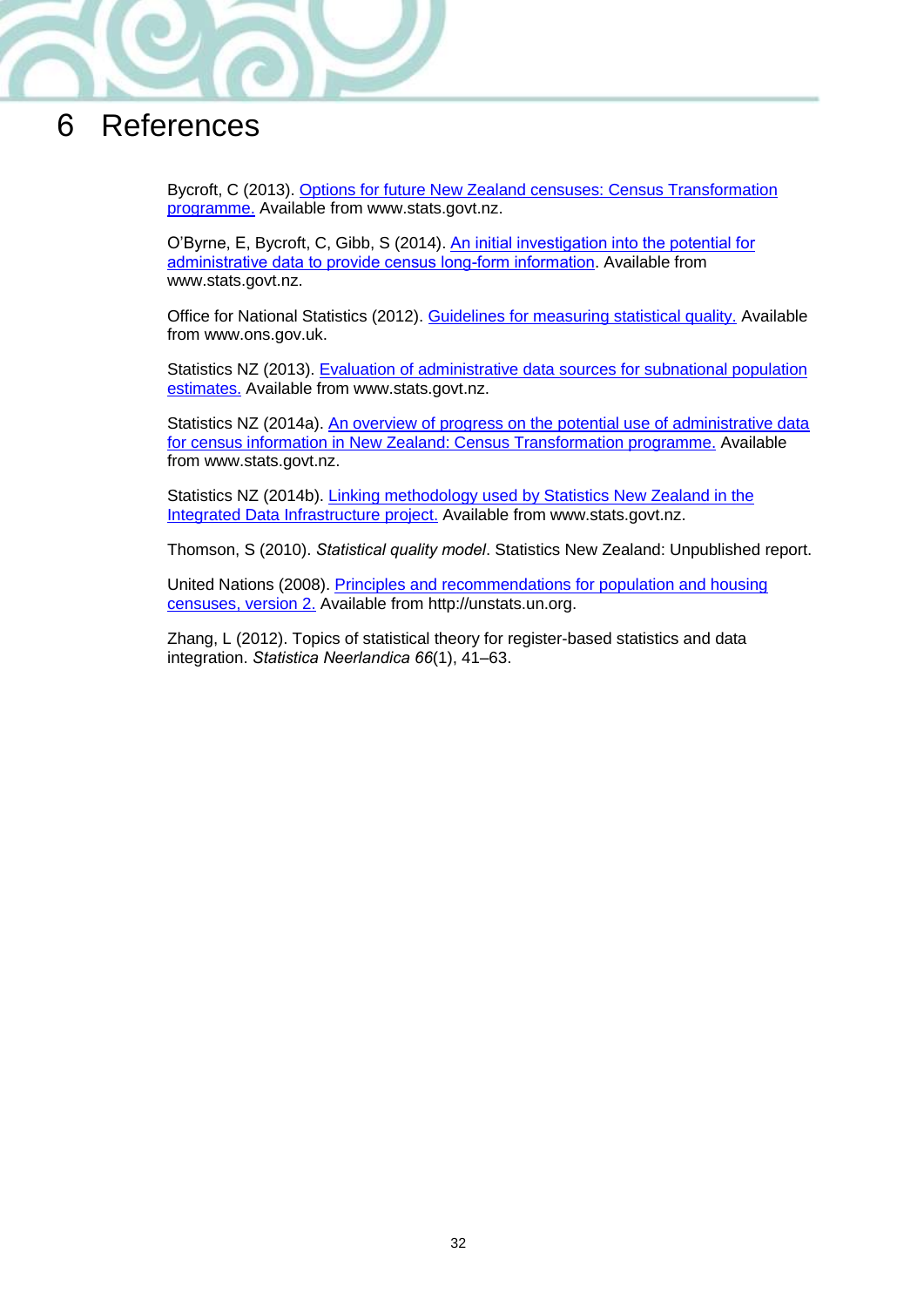

# <span id="page-32-0"></span>Appendix 1: Impact of changing the window for generating the IDI-ERP

Figure 8 shows the coverage of the national IDI-ERP (as a percentage of the estimated resident population for ages 15 and over, as at June 2010), by age and by the length of the window used to detect 'signs of life'. Coverage increased with longer time windows across all ages.

The increase is particularly large for the older ages, with the coverage rate for ages 90 and over with a 10-year signs-of-life window being more than 230 percent of the estimated resident population for that age group. It is likely that the overcoverage in this oldest age group is due to deceased individuals whose records have not been removed from the population. The number of such individuals accumulates over time, producing more overcoverage in longer signs-of-life windows.

#### **Figure 8**

<span id="page-32-1"></span>**Coverage of IDI population (percentage of the estimated residential population), by age and by length of window used to detect signs of life**



Figure 9 shows the coverage of the IDI-ERP (as a percentage of ERP) for territorial authorities in New Zealand, by the length of the time window used to detect signs of life. The figure shows that short time windows (one year and three years) led to substantial undercoverage, with most territorial authorities having coverage rates of less than 95 percent. The longest (10-year) signs-of-life window produced overcoverage in some areas, although other areas continued to have low coverage even with this long time window. The five-year signs-of life-window produces lower levels of undercoverage than either the one- or the two-year windows, without the overcoverage seen with the 10-year window.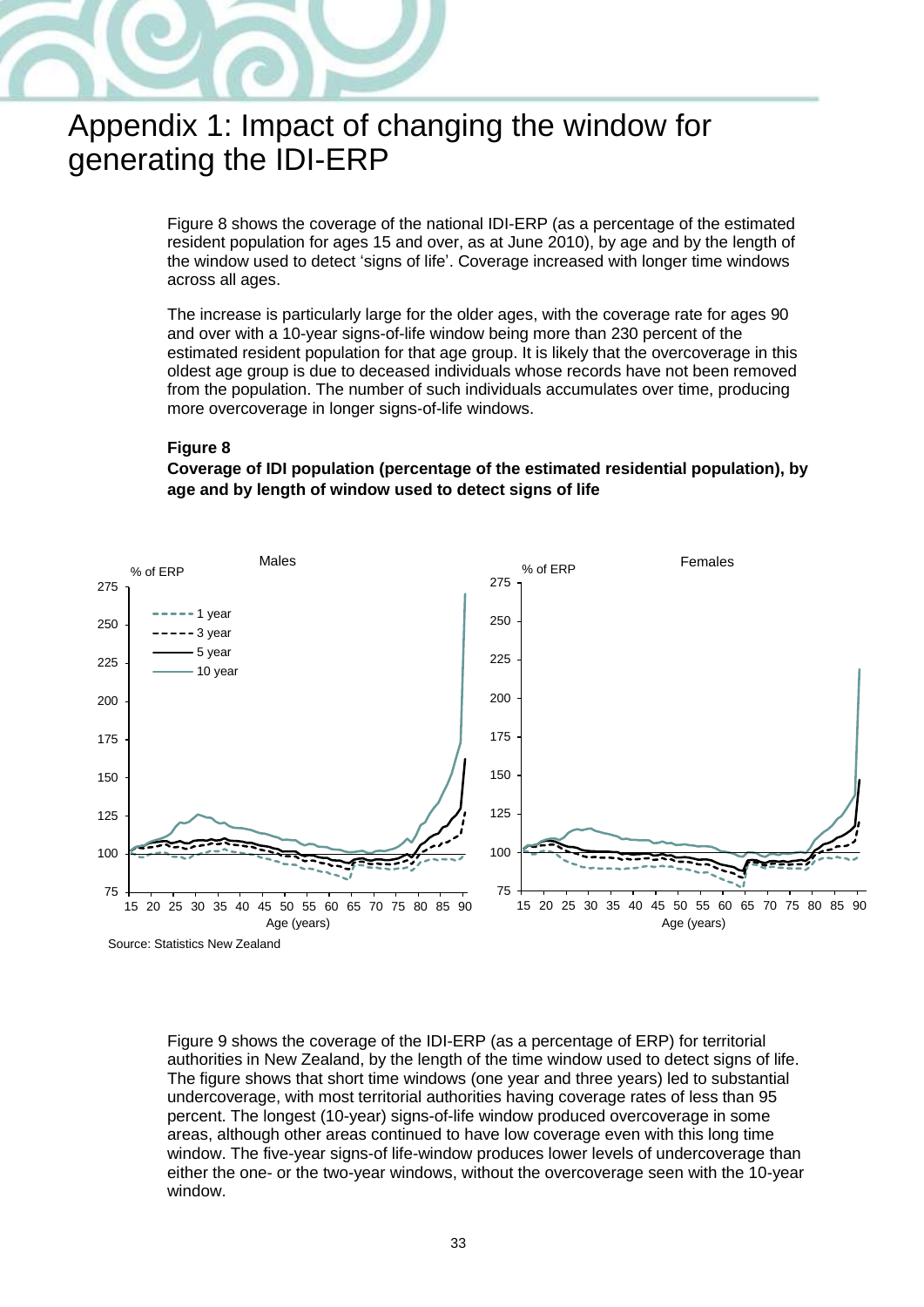### **Figure 9 Coverage rates (percentage of ERP) for territorial authorities, by length of time window used to detect signs of life As at 30 June 2010**

<span id="page-33-0"></span>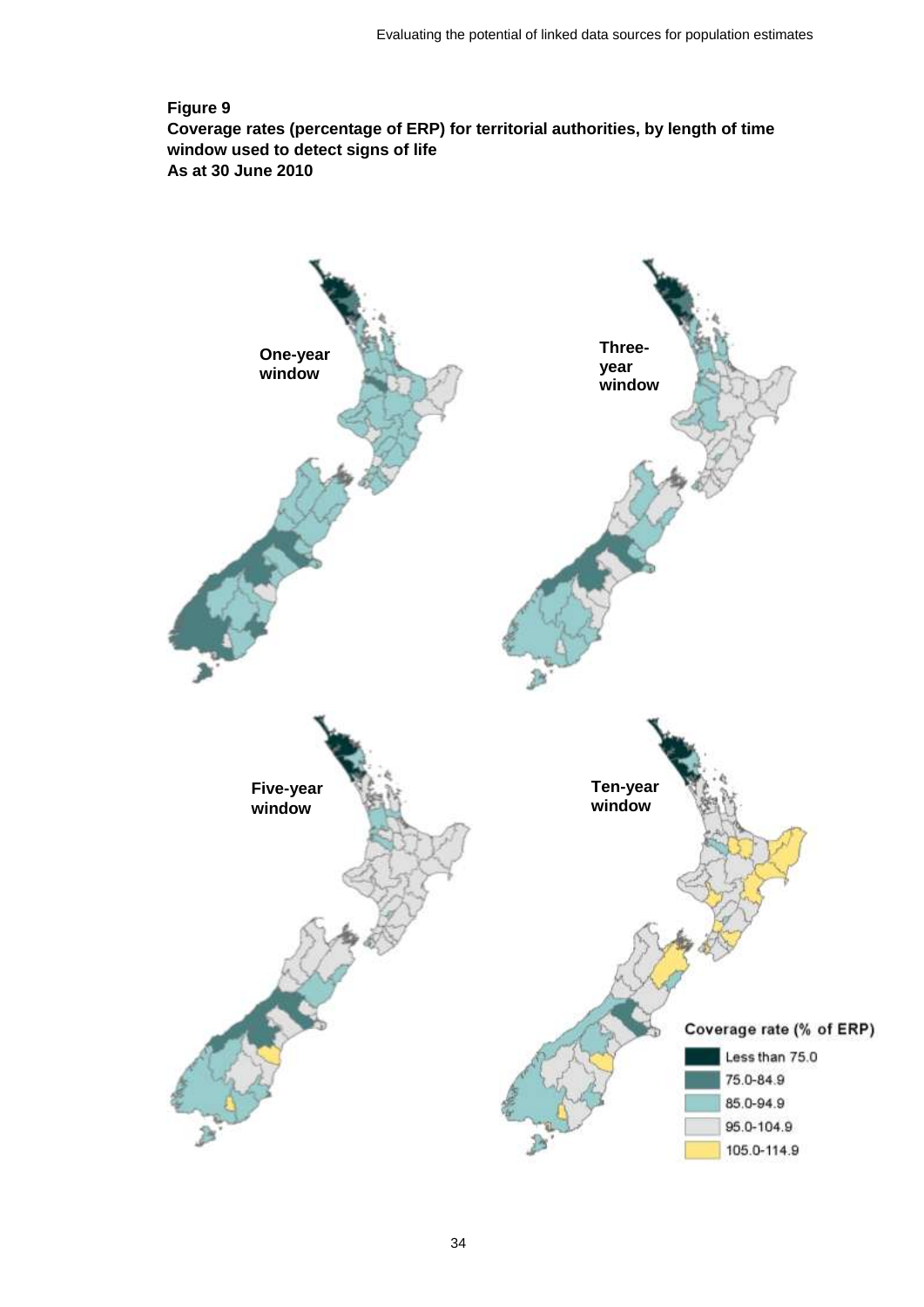# <span id="page-34-0"></span>Appendix 2: Method for constructing a population from IDI

The following rules describe the construction of an estimated resident population from IDI for the June 2010 year.

The following individuals $4$  were added to the population:

- individuals who appeared in the employer monthly schedules (fact job tables) from July 2005 to June 2010 (dim\_return\_period\_key between 200507 and 201006 inclusive)
- individuals who appeared in the annual tax summary (dim\_ann\_employee table) from 2006 to 2010 (tax\_year\_nbr between 2006 and 2010 inclusive)
- individuals who appeared in the transitions dataset (trns\_transitions table) who were recorded as attending school between 2006 and 2010 (moe\_trn\_at\_school\_ind=1 and moe\_trn\_year\_nbr between 2006 and 2010 inclusive)
- individuals who appeared in the tertiary education enrolment dataset (enrolment table) between 2006 and 2010 (moe\_enr\_year\_nbr between 2006 and 2010 inclusive)
- individuals who appeared in the modern apprenticeships dataset (tec\_ma\_learner table) between 2006 and 2010 (moe\_mal\_year\_nbr between 2006 and 2010 inclusive)
- individuals who appeared in the industry training dataset (tec\_it\_learner table) between 2006 and 2010 (moe\_itl\_year\_nbr between 2006 and 2010 inclusive).

From the total population described above, the following individuals were removed:

- individuals who were overseas on 30 June 2010, if their total length of stay overseas was 10 months or longer. These individuals were identified from the person\_overseas\_spell table (individuals with pos\_applied\_date on or before 30 June 2010, pos\_ceased\_date on or after 30 June 2010, and pos\_day\_span\_nbr of 305 or greater) were considered to be overseas as at 30 June 2010).
- individuals who were deceased (according to Inland Revenue records) before or during 2010 (snz\_deceased\_year\_nbr less than or equal to 2010).

# **Prioritisation rules for date of birth and sex**

Date of birth and sex are available from many different datasets in the IDI and are summarised in the Personal Detail table of the IDI according to the following rules:

- 1. Take the most common value from across all sources, counting only unique values from each source.
- 2. If there is no 'most common' value from step 1, take the most common value from the following collections in order of priority (counting only unique values from each source):
	- o moe\_qs.moe\_master
	- o sla\_qs.msd\_master
	- o leed\_qs.msd\_master
	- o sla\_qs.ird\_master

 $\overline{a}$ 

<sup>4</sup>. An individual is defined as a unique identification number (snz\_uid) in the IDI.